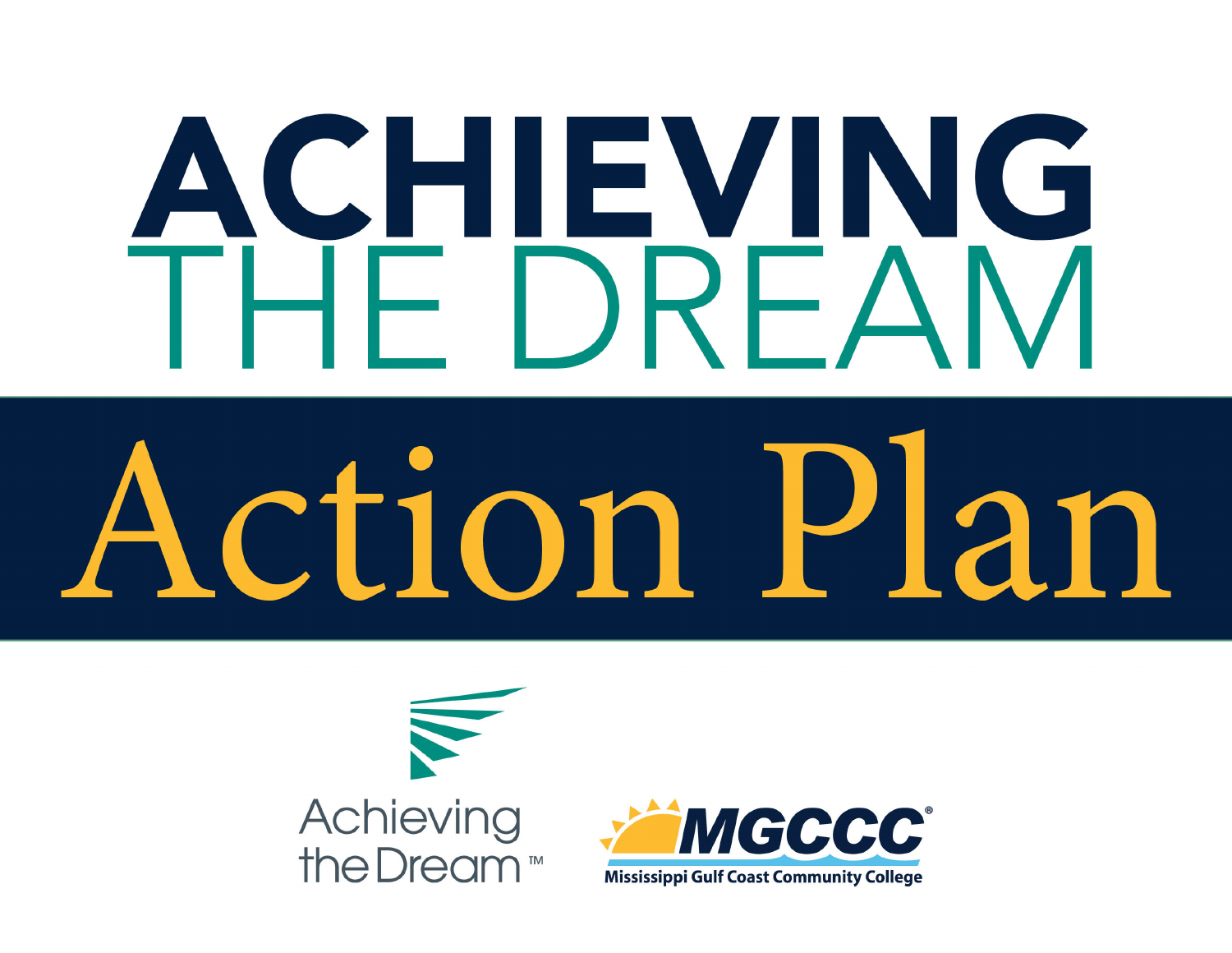### **2018 COHORT STUDENT SUCCESS ACTION PLAN**

Due: Friday June 7, 2019

### *Instructions*

At the end of the discovery and planning period that defines the first year of participation in the Achieving the Dream (ATD) network, colleges develop and submit an Action Plan. The Action Plan provides an opportunity to translate your learning into an overarching vision and strategy for improving student and institutional outcomes. The Plan describes how your institution will seek to improve policies, processes, and systems; maximize impact through the college-wide scaling of strategies; and align and allocate resources to support implementation.

Colleges start the discovery and planning period in different places. Some colleges have been active in national reform efforts for many years, others received public or private funding to broaden or sustain their student success efforts, and some are relatively new at whole-college transformation. Colleges also are at different stages of learning and discovery based on factors like availability of data, competing priorities (e.g., accreditation), organizational changes, or external policy developments. As a result, some Action Plans will be more comprehensive and detailed than others.

This is **your** Action Plan. It will guide and sustain your student success work moving forward. It is designed to help you communicate what you have learned, where you are focusing your student success work, and the role of the college community in achieving your goals. It is a living document that is meant to be adapted and evolved as you learn more, accumulate experience, and assess the effectiveness of your strategies.

*Institution Name: \_\_\_\_\_\_\_Mississippi Gulf Coast Community College\_\_\_\_\_\_\_\_\_\_\_\_\_\_\_\_\_\_\_\_\_\_\_\_\_\_\_\_\_\_*

*Name, title and email of the person(s) with primary responsibility for monitoring progress of the Action Plan: Dr. Phil Bonfanti, Executive Vice President, Student Services and Enrollment Management, phil.bonfanti@mgccc.edu; and Dr. Tammy Franks, Vice President, Jackson County Campus, tammy.franks@mgccc.edu*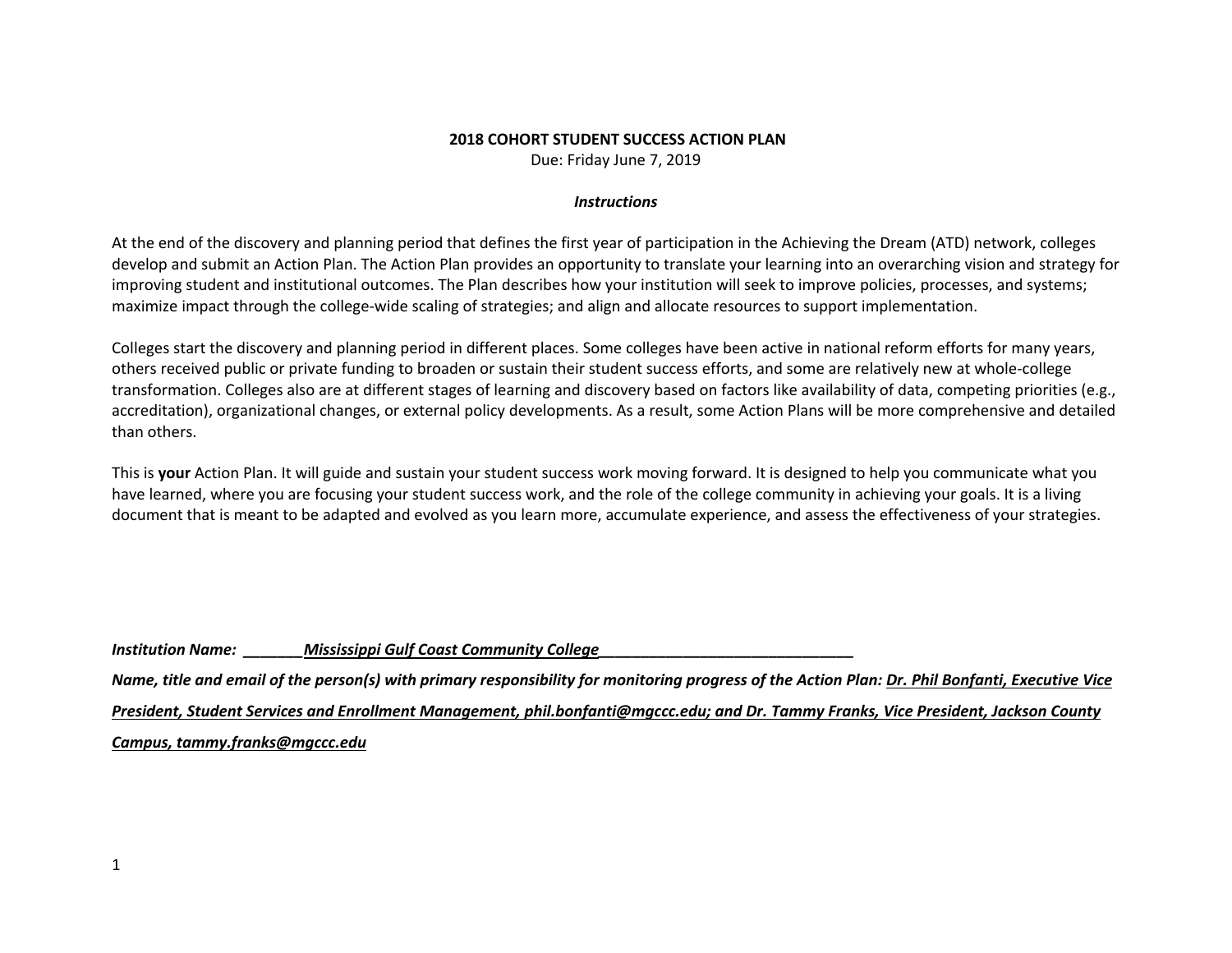

## **Section 1: Where We Started** *(100 words)*

Please describe briefly, in bullet-form, your efforts and progress implementing comprehensive, large-scale student success work prior to joining the 2018 ATD cohort.

- New admission and graduation application
- New student orientation
- New Customer Relationship Management Database
- Early Alert Systems, academic, financial, health, and social needs
- Student Services Queuing System, 3 min wait
- Priority registration for returning students
- Threat assessment system
- SAPPRO-software that provides data for Financial Aid counseling
- Campus Logic mobile financial aid verification
- Newly designed Academic and Career and Technical Pathways
- Transfer program assistance for students
- Learning Resources centers at all locations
- Adult Learner High School Equivalency/Career Technical Training Programs
- Developmental education redesign
- Redesigned the College's web site
- Implemented live chat in the answer center for students
- Dual Credit/Collegiate Academy

Please provide any additional information you would like us to know as we review this Action Plan, including any relevant contextual information regarding your institution, system, region or state (e.g. organizational changes, legislative changes, funding changes, etc.)

- In FY 2017-18, the College began holding a series of Enrollment and Student Success Summits, bringing together a diverse team of faculty, staff, and administrators to review, discuss, and brainstorm on issues affecting enrollment and student success.
- The College is involved in a SACS Reaffirmation process that concludes this year (2019)
- The College is in the process of developing a new strategic plan to build off the current plan that concludes in 2020.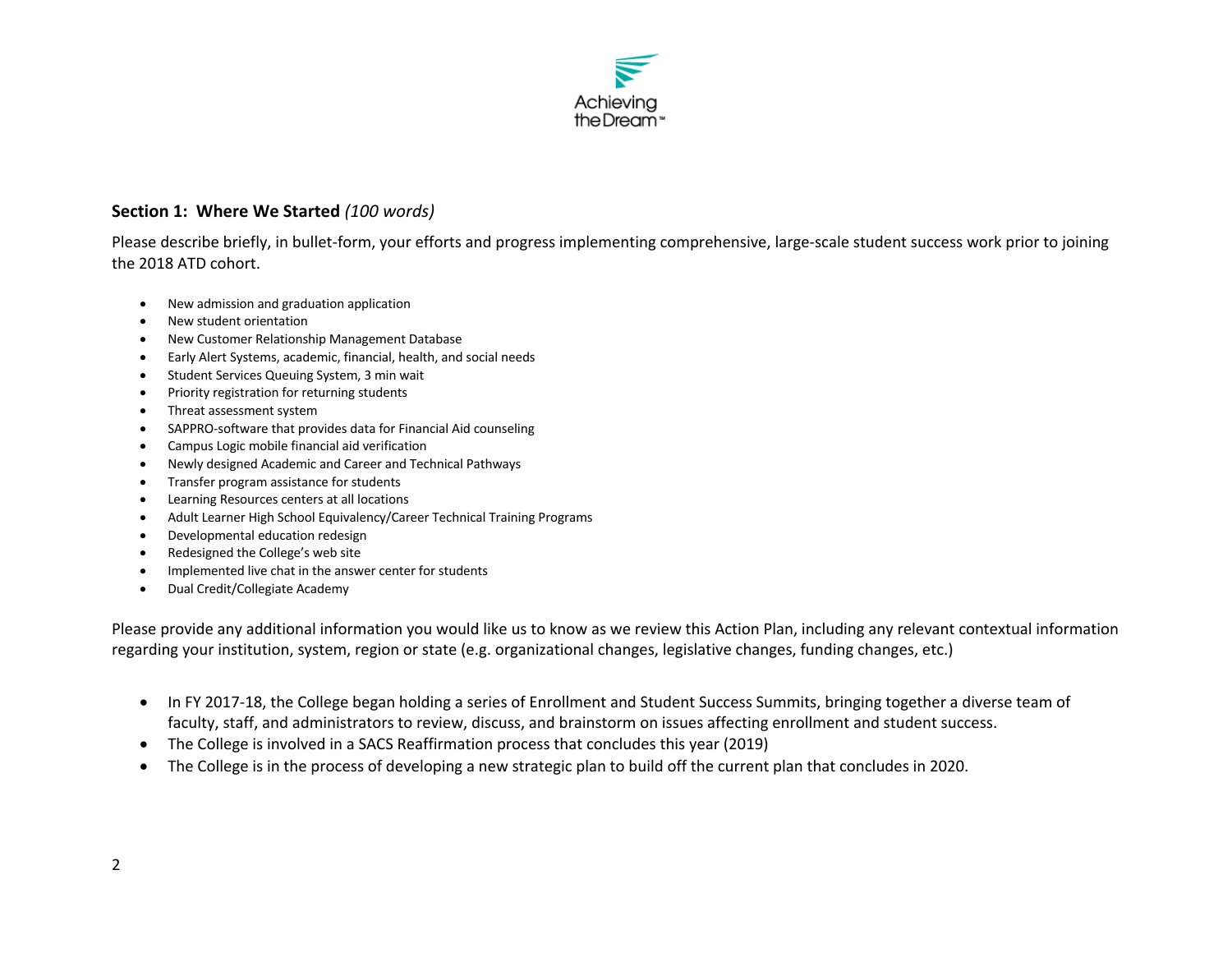

### **Section 2: How We Organized our Student Success Work** *(350 words)*

Please describe the structure you put in place, or adapted, to complete your student success work during this first planning and discovery year with ATD.

We pulled together the Core Team that consists of the College President, 3 faculty members, the Executive Vice President for Enrollment Management, the Executive Vice President for Institutional Relations, the Executive Vice President for Administration, the Executive Vice President of Instruction and the 3 Campus Vice Presidents. This team worked together with the coaches to look at data, review the college structure, and review the Achieving The Dream literature. The Coaches spent time talking to various groups at the campuses. The groups consisted of faculty, staff, and students. Once this work was done, we launched the ICAT survey, we hosted the World Café's, and we held the student focus groups. From these sessions, we began to pull our teams together to address critical concerns that were outcomes of these sessions.

- A. What types of teams or other structures did you establish, or modify, and what were they charged to accomplish?
	- o Prior to joining ATD we were engaged in several student success efforts under the College's Strategic Plan 2020 and the Colleges Enrollment Management Plan. Several teams were formed to tackle challenges such as low enrollment, poor retention rates, and low achievement rates for varying groups of students. Additionally, we held several Enrollment Management Summits to look at various innovations and to see how those innovations could affect student success.
	- o Upon joining the ATD Team, we returned from the Kickoff session and began to share information about ATD. We launched ATD at our Faculty and Staff Convocations and as stated earlier, we prepared everyone to participate in the ICAT and the World Cafés. We also hosted Student Focus Groups. From these surveys and discussions, we learned that there were five areas that faculty, staff, and students wanted to see improved: Communication, Data, Technology, Academic Advising, Career Pathways, and Financial Literacy for students. After attending the Dream Conference in Long Beach, we had more discussions, and we whittled our teams to Academic Advising, Financial Literacy, Data, Communication, and Career Pathways. Following further discussions with our Coaches regarding our data, we decided to add Equity as a thread of focus for all teams – especially Academic Advising. We also decided to fold the five teams into two student success teams: Academic Advising and Financial Literacy. The charges of the two Student Success teams consist of the following:
		- § Academic Advising: Design and implement an advising module that is grounded in the principle of fairness supporting intentional equity for all students. The module will assist students with career pathways selection and support student persistence and retention in academic and career tech programs. The module should include standards to evaluate and improve academic advising processes and must include measured outcomes.
		- Financial Literacy: Design and implement a financial literacy module that is grounded in the principle of fairness supporting intentional equity for all students. The module will assist students with understanding both financial aid programs, including loans and loan repayment, as well as personal finances. The module should include standards to evaluate and improve financial literacy training and must include measured outcomes.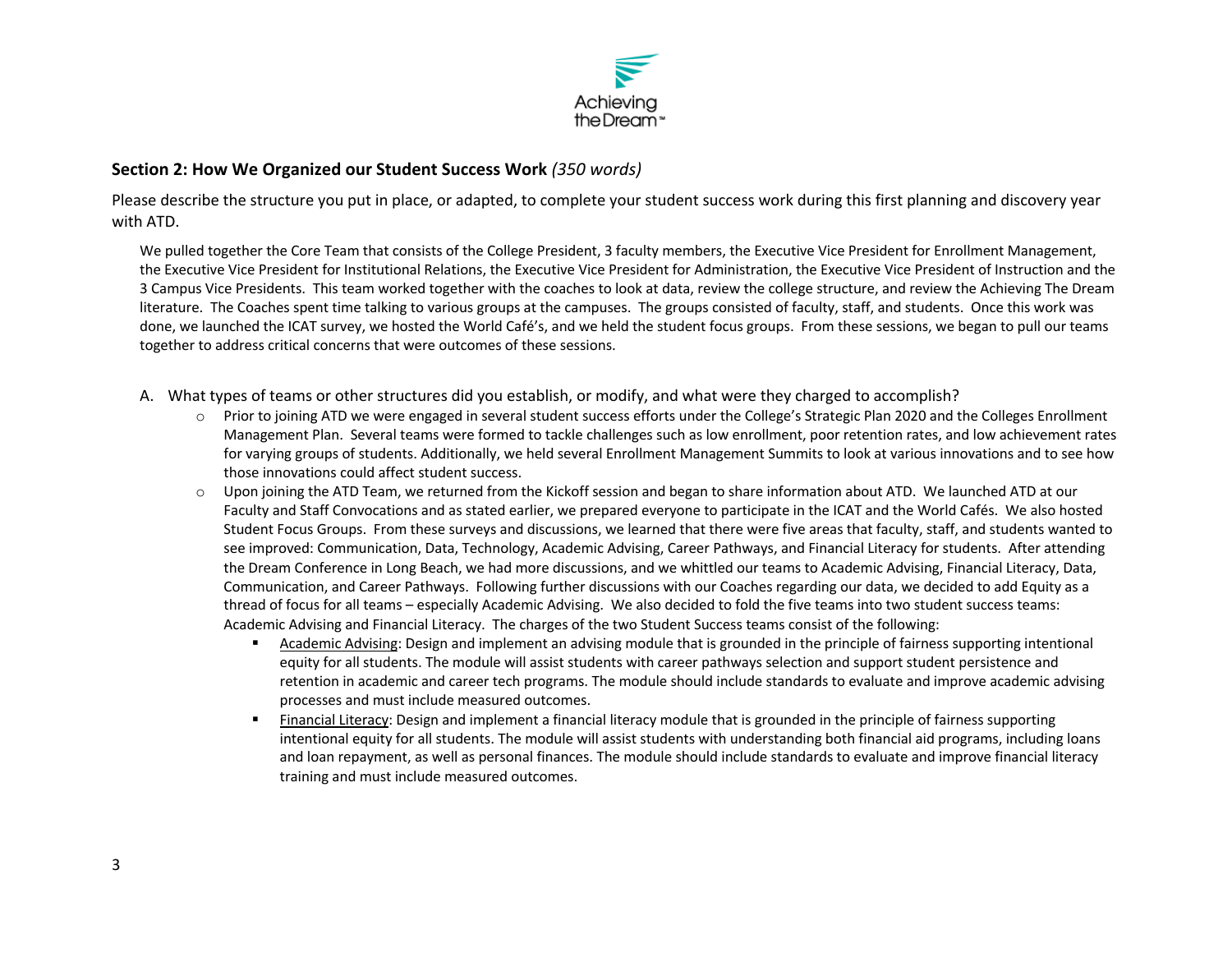

- B. To what extent were faculty, staff, administrators, and students actively engaged in these teams?
	- o These teams consist of faculty, staff, and administrators. Students participated in the focus groups and are invited to give feedback to the teams but are not active members at this time. A faculty member leads the Academic Advising Team and a Dean of Students leads the Financial Literacy Team. Faculty, staff, and administrators make up the membership of the teams as well.
- C. How was learning shared across teams/areas?
	- o The shared learning across teams began with the World Café's and continued at the campus levels in committees and council meetings. We have had WebEx meetings and emails to groups on thoughts and ideas for the Action Plan.
- D. What communication strategies and processes were used to share learning from the teams with the broader college community, including trustees?
	- o We use emails and newsletters as well as presentations to groups across the campus. A Communication Team is in place to implement the Communication Plan for the college about ATD. They are planning to use the web, social media, email, text messages, and videos to engage the larger college community including students.
- E. Did the structure change/evolve as you collected and analyzed information about the student experience, equity gaps, barriers to student success, and gaps/bottlenecks in the enrollment funnel and supports provided to students? If so, how and why?
	- $\circ$  Yes, the structure changed several times as noted in the section above especially after reviewing our data with the coaches on equity. We were aware that the African American students were progressing at lower rates, but the data templates used by the coaches gave us a deeper appreciation for this challenge so we added Equity as a part of both modules in the action plan.
	- o We analyze the enrollment data to find the loss momentum in our processes and are working across the departments to address the challenges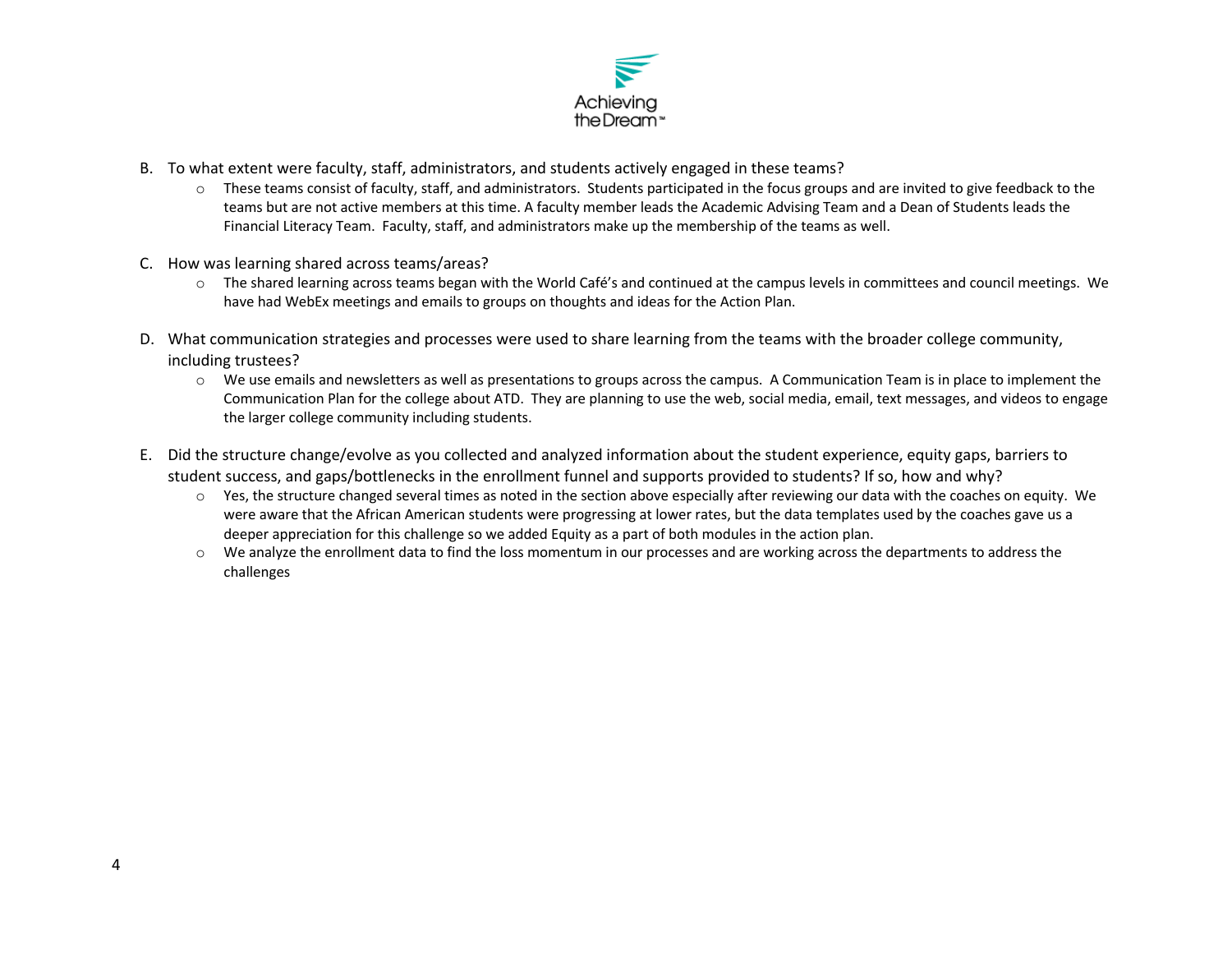

### **Section 3: What We Learned** *(500 words)*

### **Key Findings that Led to Priority #1: Proactive Advising Module**

Early in the ATD program, a series of reports were generated to enhance the understanding of how students with varying demographic characteristics performed at the institution. Some of the reports were exploratory in a nature whereas others were more prescriptive.

# *Key Findings from Quantitative Reports:*

The quantitative reports highlighted performance gaps between student groups along different demographic characteristic variables. One report that was analyzed relatively early in the ATD program displayed course pass rates for the top 20 enrolled courses at the institution. Findings revealed that white students consistently passed classes at a higher rate in the top 20 enrolled courses than black students. When reviewing the data for all courses offered at the institution in Fall 2018, it was discovered that white students passed 89.8% of courses whereas black students passed 81.3% of courses. This finding led the ATD team to explore the relationship of race on a variety of other student achievement metrics. Upon further analysis, findings revealed that black students were less likely to successfully complete a gateway English class within one year, less likely to be successful in completing gateway Mathematics within one year, and less likely to complete 15 credit hours within the first term. Lastly, performance gaps were also observed for fall-to-fall retention by site:

- § Campus X: 65% of white students vs. 48% of black students retained
- Campus Y: 54% of white students vs 40% of black students retained
- Campus Z: 67% of white students vs 55% of black students retained

Differences in student performance was not limited to just race and differences were found by variables such as gender and student enrollment status (full-time vs part-time). The overall conclusion made from these analyses was that performance gaps are observed between subgroups of the student body and some course of action to more effectively reach all subgroups might be of value to both the student and institution.

# *Key Findings from Qualitative Reports:*

A series of structured focus sessions were conducted with 159 students during the 2018-2019 academic year to better understand the student experience and explore areas of opportunity for the institution. Although a variety of topics were discussed and explored during these conversations, a consistent theme resonated that student advising could be improved upon.

Feedback Report from Focus Sessions w/ Students

- § *Many students stated that they felt they did not get the help that they needed from their advisors, particularly with choosing classes.*
- § *When asked if students met with advisors, many had not done so before choosing their classes. Some participants did not meet with their advisor at all.*
- § *Many students mentioned that their advisor selected their classes for them without asking what time or location they needed.*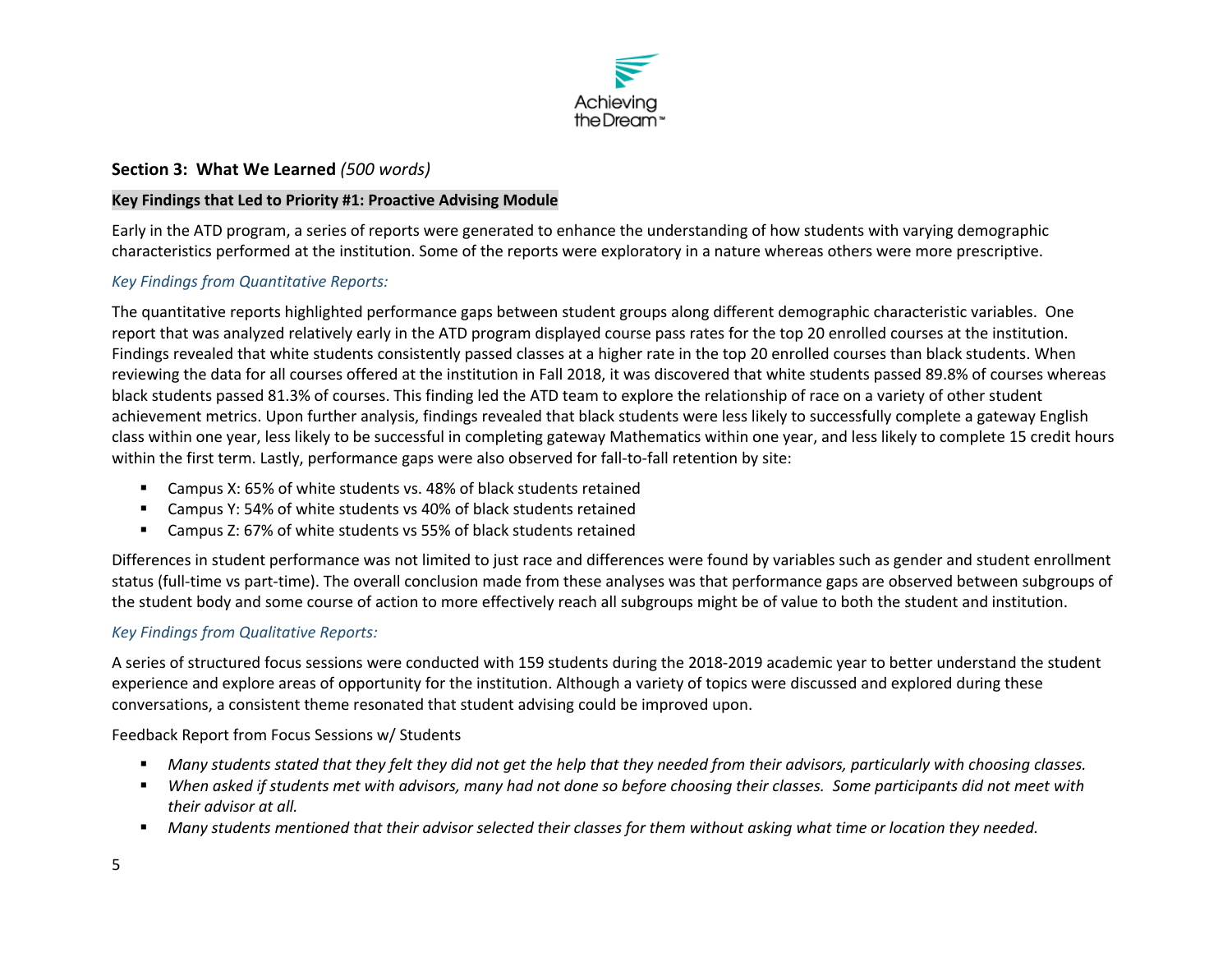

- § *Several students mentioned that other students tried to help them pick classes but were not knowledgeable enough.*
- § *Several participants mentioned they would like us to have advisors present at orientation, and felt it would have been helpful to meet their advisors sooner than they did.*
- § *Many students learned of their advisors by email, while several others did not know they had one until they needed their PIN to register for classes.*
- Several advisors were on a different campus than the student, and the students felt it would be more beneficial if their advisors were *more accessible.*
- § *When asked if advisors discussed career plans with the participants, some responded yes but many answered no.*

Following the administration of the ICAT (N=629), all full-time employees participated in a World Café session and could provide feedback about institutional strengths and areas of opportunity. Consistent with the findings of the student focus session report, employee also reiterated that improving upon the advising model is an area of opportunity. Advising was listed as one of five top priorities that resulted from the World Café discussions.

The qualitative data from students and employees provided justification and support that more time and energy needs to be invested into improving aspects of student advising experience at the institution. Implementing and maintaining a robust student advising model can serve as a catalyst for reducing performance gaps and elevating student achievement at the institution.

**Course Module #1: Advising -** Upon analysis of the qualitative and quantitative reports, the ATD team collectively agreed that working towards reducing equity gaps through the implementation of a robust advising model is a core priority. The goal of this module is to better meet students where they are in their lives, personalizing the process to meet individual needs and to promote student success. The ATD team will monitor the outcomes associated with under-performing student subgroups to gauge success of the Advising module.

### **Key Findings that Led to Priority #2: Financial Literacy Module**

The cost of higher education can be a significant barrier for students. Trends reported by The National Center for Educational Statistics reveal that the total cost of undergraduate tuition, fees, room and board have increased by 34% during the 10 year span from 2005-06 to 2015-16. The rising cost of higher education has contributed to students taking out more money for loans. It is estimated in the year 2019 that 44 million students owe 1.5 trillion in student loan debt in the United States alone.

### *Key Findings from Quantitative Reports:*

The ATD team wanted to explore initiatives related to student financial literacy after learning that an estimated one out of every five MGCCC students who takes out a loan, defaults on the loan. The three most current default rates supplied by the U.S. Department of Education are as follows: FY13 cohort - 23.8% of students defaulted, FY14 cohort - 23.9% of students defaulted, and FY15 cohort - 21.9% of students defaulted.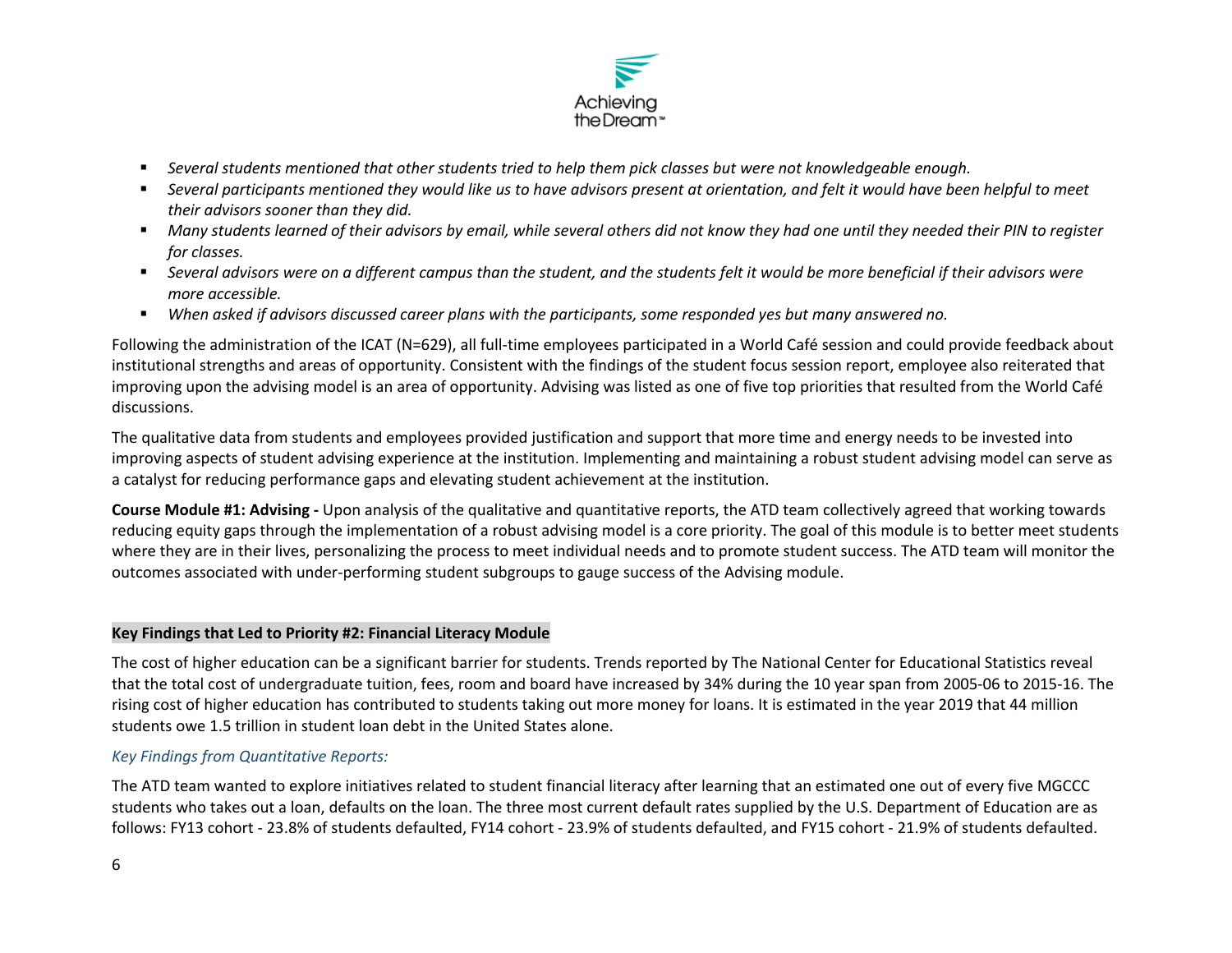

These default rate are not within an optimal range. In addition to reviewing default rates, federal student loan activity is also monitored at the end of each fiscal year.

Average Student Federal Loan Amounts by Fiscal Year of Student Body

- § During the fiscal year 1718, 17.026M in federal/external/alternate-private loans was paid out to 3,179 students. The average loan amounted to 5.4k
- § During the fiscal year 1617, 18.888M in federal/external/alternate-private loans was paid out to 3,474 students. The average loan amounted to 5.4k
- § During the fiscal year 1516, 15.850M in federal/external/alternate-private loans was paid out to 2,790 students. The average loan amounted to 5.7k

From a student perspective, evidence suggests that students want to receive more education in financial literacy. The Noel Levitz Student Satisfaction Inventory is administered on an annual basis and is used as the primary college student satisfaction survey. Students scored the item, "*This institution helps me identify resources to finance"* received the third lowest out of 50 questions (n=841). Recognizing that financial literacy can be a contributing factor as to why students are not enrolling, being retained, and/or defaulting on a loan, the ATD team concluded that more time and resources should be invested into improving training aspects of student financial literacy.

**Course Module #2: Financial Literacy –** The ATD team recognized that the cost associated with pursing higher education is a significant barrier to some students and collectively agreed that the institution needs to improve student financial literacy in light of the elevated default rates. The aim of this initiative is to provide training and education to the student body in the areas of budgeting, borrowing, and repayment options early in their academic career.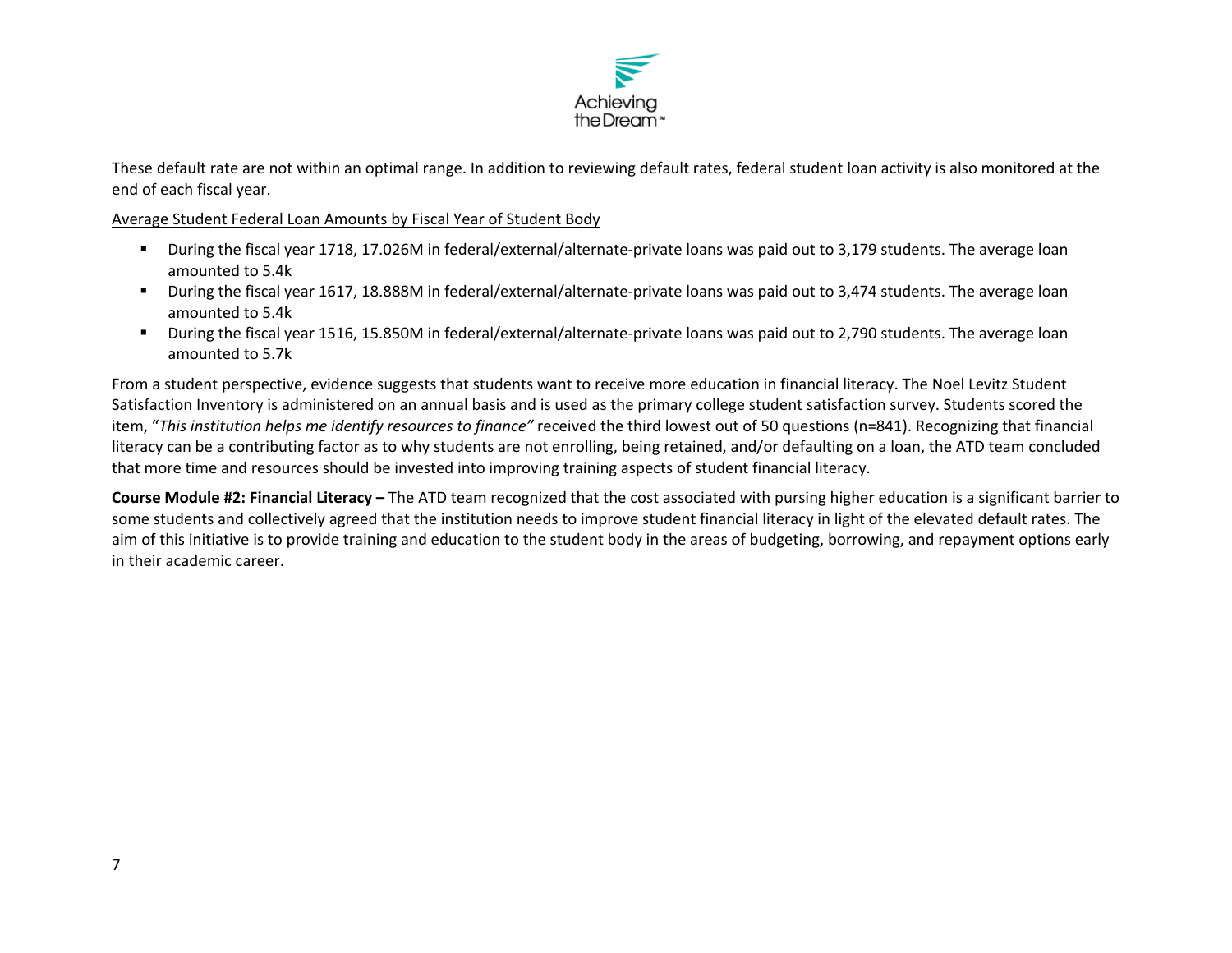

| <b>Area of Analysis</b>                                                                                                                                                               | Completed<br>(Y/N)? | <b>Disaggregated</b><br>Data $(Y/N)$ ? | Rationale                                                                                                                                                                                                                                                                                                    |
|---------------------------------------------------------------------------------------------------------------------------------------------------------------------------------------|---------------------|----------------------------------------|--------------------------------------------------------------------------------------------------------------------------------------------------------------------------------------------------------------------------------------------------------------------------------------------------------------|
| Early Momentum<br>Metrics such as credit<br>accumulation 1 <sup>st</sup><br>term/year, gateway<br>course completion in<br>1 <sup>st</sup> year, term-to-term<br>persistence (specify) | Y                   | Υ                                      | The rationale is to identify trends in these metrics that can show student<br>subgroups most at-risk for not succeeding.                                                                                                                                                                                     |
| Success rates in high<br>enrollment courses                                                                                                                                           | Y                   | Y                                      | The rationale is to find trends in these metrics that can show student subgroups<br>most at-risk for not succeeding.                                                                                                                                                                                         |
| Meta-major/ Program<br>of Study selection                                                                                                                                             | Y                   | N                                      | Report used to monitor student performance metrics by educational program.                                                                                                                                                                                                                                   |
| Student voice (Early<br><b>Engagement metrics</b><br>like SENSE, focus<br>groups, etc.)                                                                                               | Y                   | Y                                      | MGCCC monitors student engagement levels by administering the SENSE and<br>CCSSE once every three years. The SENSE was administered in Fall 2018 and the<br>CCSSE was administered in Spring 2019. Additionally, 159 students volunteered<br>to participate in an ATD student focus group session.           |
| Faculty and staff voice<br>(focus groups or<br>surveys)                                                                                                                               | Y                   | N                                      | Solicited input from students via focus sessions and from employees via a series<br>of World Café meetings.                                                                                                                                                                                                  |
| <b>Institutional Capacity</b><br>Assessment (ICAT);<br>Capacity Cafe                                                                                                                  | Y                   | N                                      | A total of 629 employees completed the ICAT. The ICAT findings report was<br>used as a tool to gauge performance levels in the following 7 capacities:<br>leadership & vision, data & technology, equity, teaching & learning,<br>engagement & communication, strategy & planning, and policies & practices. |
| <b>Business process</b><br>mapping                                                                                                                                                    | Y                   | N                                      | The business process mapping was completed in the Student Affairs Areas to<br>determine loss momentum                                                                                                                                                                                                        |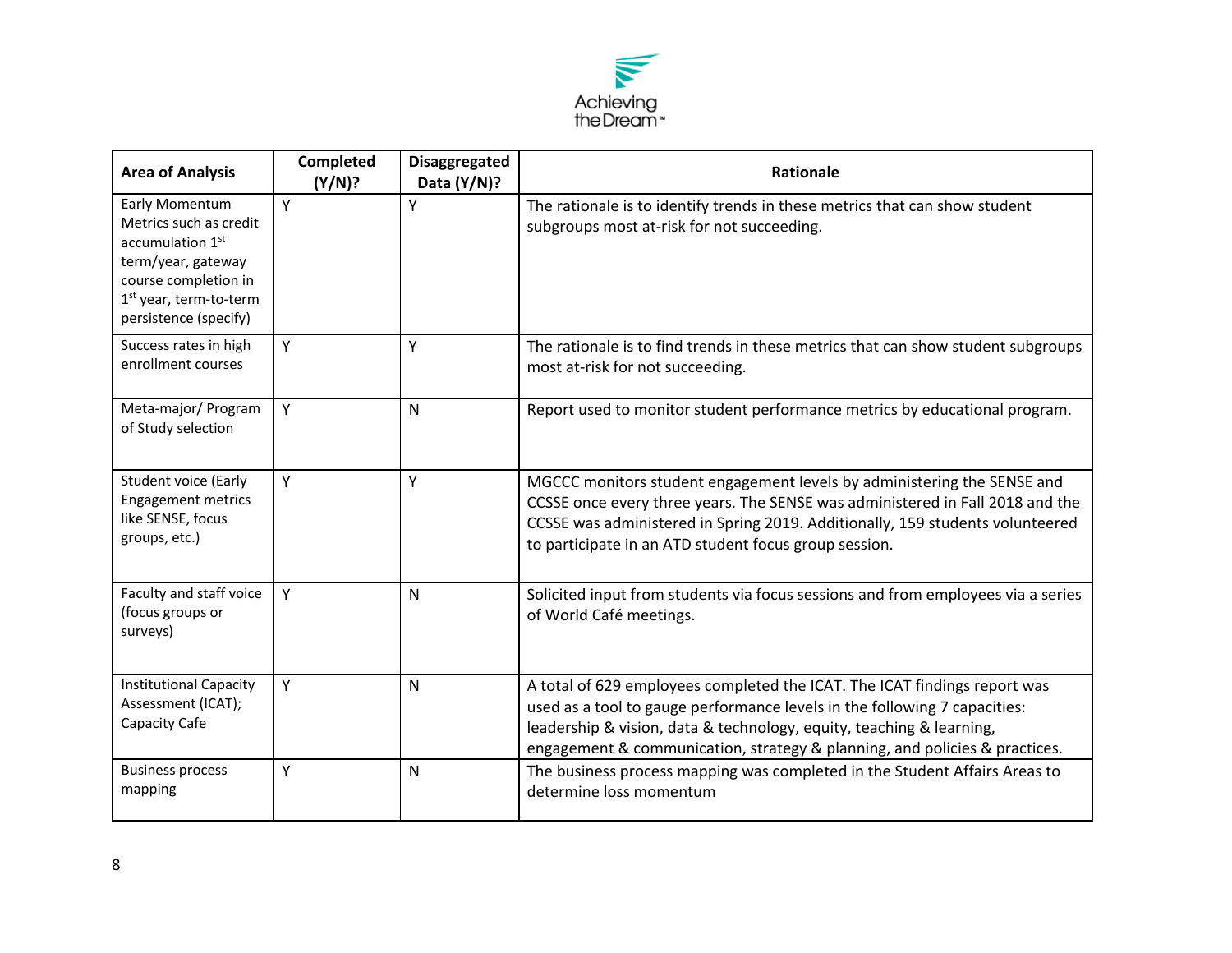

# **Section 4: Our Student Success Vision** (*50-100 words)*

Please describe the overarching student success vision that describes the ideal student experience at your institution. To what extent were students involved in the creation/evolution of your vision? How have you communicated this vision?

• *A strong vision statement is a concise, specific, and inspiring understanding of what the institution aspires to become or achieve that can be used by all stakeholders to set priorities and guide action. It is a forward-looking statement that engages and motivates the college community and clearly articulates the benefits for student success.*

### *The MGCCC Student Success Vision*

*MGCCC students will develop focused career, financial, and academic goals and gain the means to achieve these goals. Through individualized advising, equitable education strategies and interventions, and clearly communicated student support services, successful Gulf Coast students will be prepared to continue their academic and career paths with confidence and commitment and to contribute to the economic and civic potential of their communities.*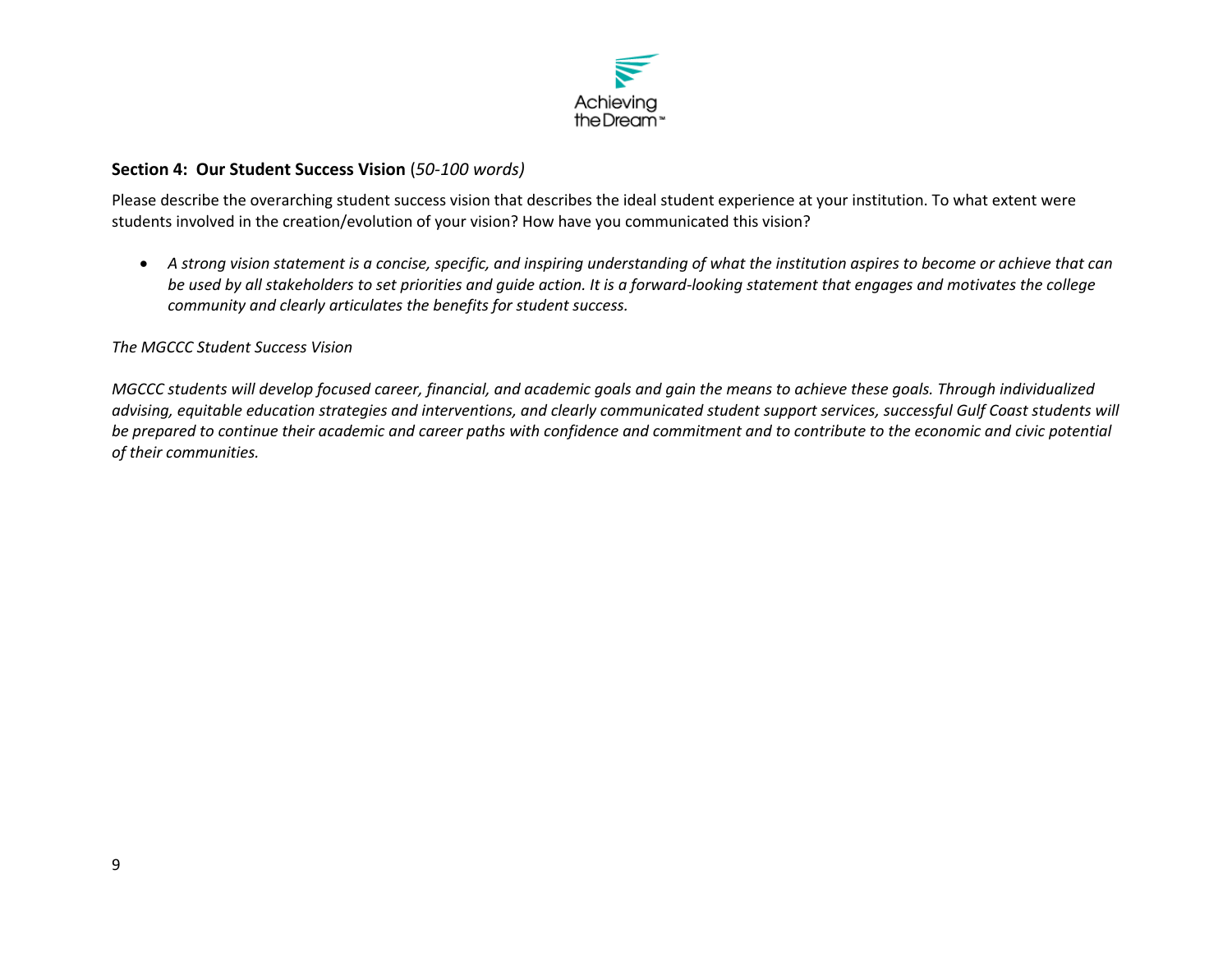

### **Section 5: Our Action Plan Priority Goals**

Combining (a) your **Student Success Vision** with what you have learned about the (b**) current student experience, barriers and gaps**, and (c) **your institutional capacities**, please outline 2-3 strategic **Priority Goals** that you will focus on over the next two years. Explain briefly how the **Priority Goals** relate to your vision and what you learned. Identify the **Key Strategies, Interventions, and Activities** that you will implement to accomplish your **Priority Goals. Priority Goals** should be measurable and be obtainable in the near-to-medium term, as compared to metrics such as graduation rates that serve as long-term, lagging indicators.

Through our ATD research and progress—World Cafes. ICAT, and student focus groups—we identified two primary concerns impeding MGCCC students: Advising and Financial Literacy. In an effort to address these areas and others that are providing obstacles to student success and retention, we will design a course (The Success Keys Course) to facilitate student success in other areas as well as academics. While many of our efforts have been considered successful in previous years when viewed independently (see first bulleted list in Section 1), we need an overarching vehicle to communicate available information in a holistic manner that is engaging to students. Unlike a standard course, the Success Keys Course will not result in earned credits; however, like a standard course, the Success Keys Course will provide resources in a relevant and timely manner in relation to the students' academic progress. To increase participation, certain modules will be required (i.e. a student must complete the Financial Literacy module before appealing financial aid decisions), while others will be incentivized by providing "bonuses" (priority registration) upon completion. "Pulse checks" will also be offered at certain intervals for students to monitor their progress. Later, we hope to include modules such as Career Steps (internships, interest inventories, major employers), Big Dogs (people to know around campus), Survival Skills (study strategies, test-taking skills), and more. To continually monitor the course, we will evaluate it using student and employee feedback to determine which modules need addition and adjustment.

Teams will begin developing eight Success Keys Courses based on our eight Academic Pathways in the fall of 2019. This phase will include documenting policies and procedures and establishing the positive incentives to encourage student participation. In the spring of 2020, the college will pilot the first two modules—Advising and Financial Literacy—within one of the eight Success Keys Courses. Also during this semester, we will begin wide scale communication concerning the Course and the rationale for its development, and faculty and staff will be trained in administering the Course and have the opportunity to provide insight and input. Full implementation of all eight Success Keys Courses will occur in the fall of 2020, though it is undecided whether new or continuing students will be involved. At this time, evaluation measures will be put in place.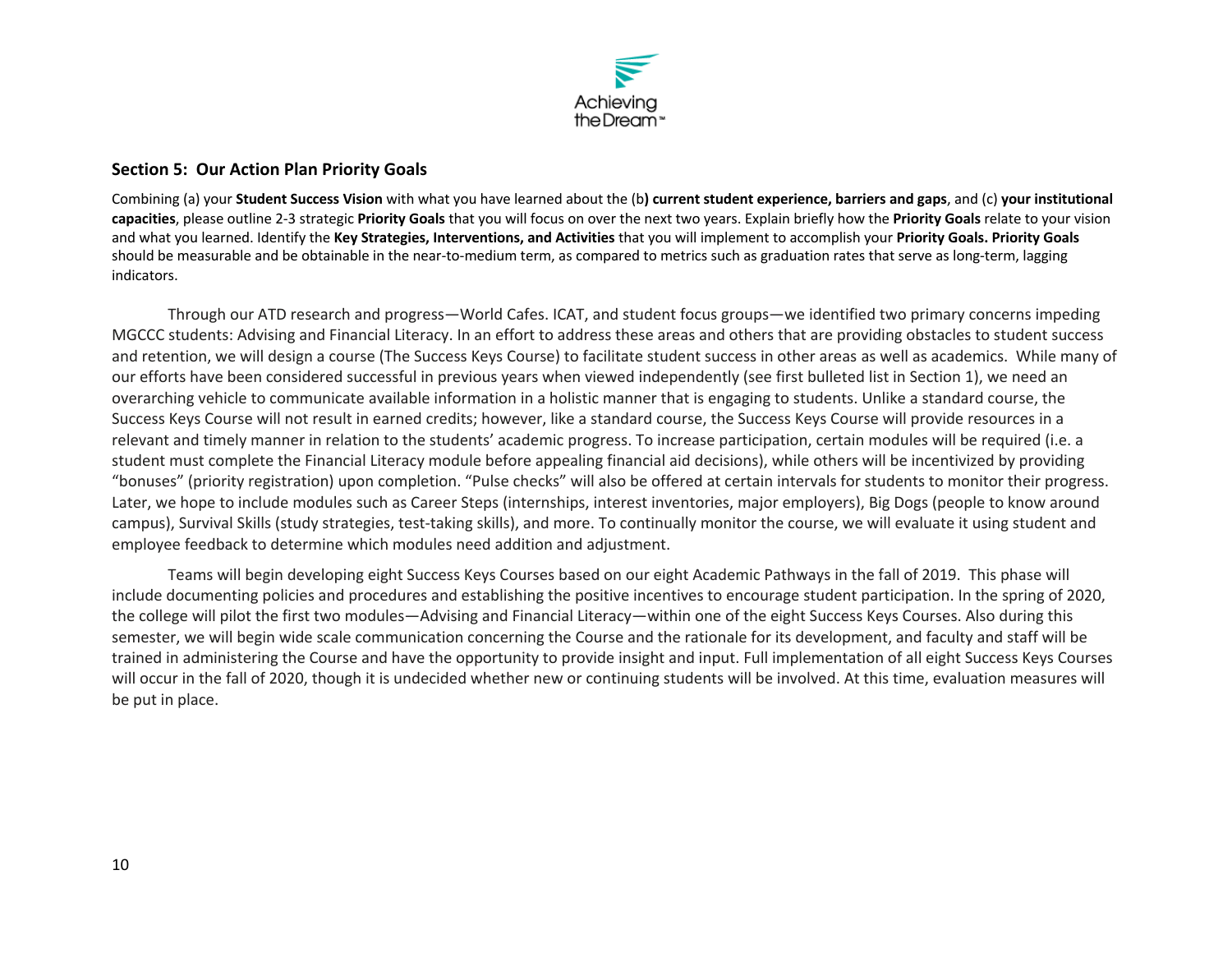

|                                                           | <b>Rationale: How our Priority</b> | Key Strategies, Interventions and              | <b>Institutional Strengths to leverage</b>                                           |
|-----------------------------------------------------------|------------------------------------|------------------------------------------------|--------------------------------------------------------------------------------------|
| <b>Action Plan Strategic Priority</b>                     | <b>Goals relate to our Student</b> | <b>Activities to accomplish Priority Goals</b> | and/or Areas to Build Additional                                                     |
| <b>Goals</b>                                              | <b>Success Vision and what we</b>  | (are these new or updates to current           |                                                                                      |
|                                                           | learned                            | efforts?)                                      | Capacity                                                                             |
| <b>Strategic Priority Goal 1:</b>                         | Through our ICAT, World Cafés      | Develop a new online advising module           | Faculty and enrollment specialists are                                               |
| <b>Develop a Proactive Advising</b>                       | and Student focus groups, we       | within the Success Keys Course.                | already serving as advisors and have a                                               |
| <b>Module within the Success Keys</b>                     | identified the need to assist our  |                                                | strong desire to help students.                                                      |
| Courses.                                                  | students in developing focused     | Enroll new and continuing students into the    |                                                                                      |
|                                                           | career, financial, and academic    | Course during orientation and/or               | Canvas was selected as a means of                                                    |
| Improve Individualized Student                            | goals.                             | registration and introduce them to the         | communication because all courses are                                                |
| Information through early and<br>frequent contact between | Through individualized advising,   | advising module.                               | loaded into Canvas, and almost every<br>instructor uses Canvas for web               |
| students and advisors in a                                | equitable education strategies     | Engage faculty advisors and student            | enhancing their classes.                                                             |
| manner that aids in identifying at                        | and interventions, and clearly     | services personnel in determining the          |                                                                                      |
| risk students early.                                      | communicated student support       | content of the advising module specific to     | By forming a relationship with students                                              |
|                                                           | services, we hope to provide our   | department-assigned pathways.                  | early on, we can identify areas of                                                   |
| Increase Retention.                                       | students with the means to         |                                                | concern and use one of our most                                                      |
|                                                           | achieve these goals.               | Use the Individual Retention Profile to help   | valuable resources, the LRC's Learning                                               |
|                                                           |                                    | identify at-risk students, who will be         | Lab.                                                                                 |
|                                                           |                                    | provided additional individual intrusive       |                                                                                      |
|                                                           |                                    | advising through the Advising module.          | The relationships between the faculty<br>advisors, enrollment specialists, financial |
|                                                           |                                    |                                                | aid personnel, and Learning Lab staff                                                |
|                                                           |                                    |                                                | will be key in ensuring equity and                                                   |
|                                                           |                                    |                                                | student success.                                                                     |
|                                                           |                                    |                                                |                                                                                      |
|                                                           |                                    |                                                |                                                                                      |
|                                                           |                                    |                                                |                                                                                      |
|                                                           |                                    |                                                |                                                                                      |
|                                                           |                                    |                                                |                                                                                      |
|                                                           |                                    |                                                |                                                                                      |
|                                                           |                                    |                                                |                                                                                      |
|                                                           |                                    |                                                |                                                                                      |
|                                                           |                                    |                                                |                                                                                      |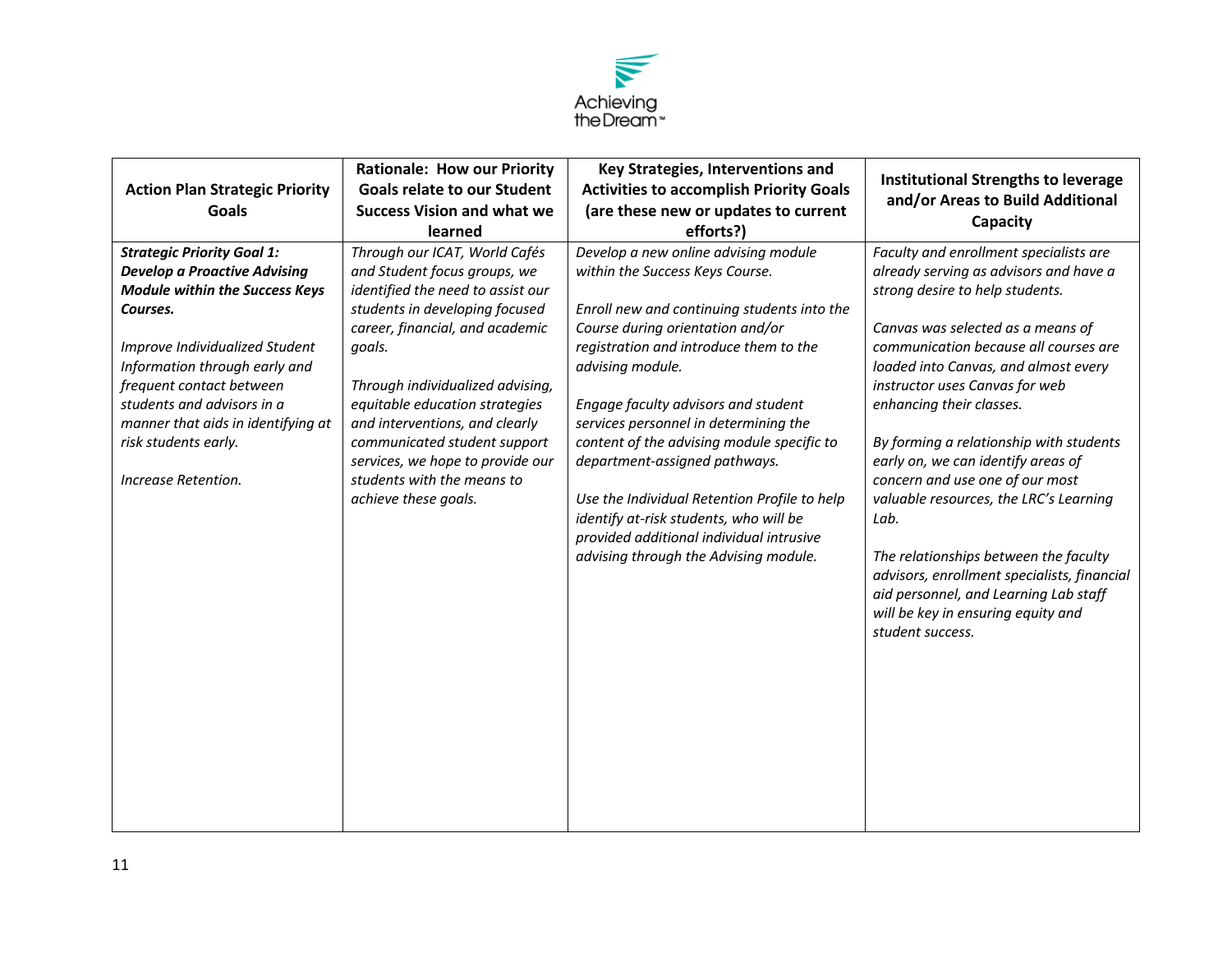

| <b>Strategic Priority Goal 2:</b><br>Develop a Financial Literacy<br><b>Module within the Success Keys</b><br><b>Courses</b><br>Improve overall financial literacy<br>in students regarding paying for<br>college, cost of attendance,<br>implications of loans,<br>and management of personal<br>finances<br>Decrease the default rate. | Through our ICAT, World Cafés<br>and Student focus groups, we<br>identified the needs to assist our<br>students in developing focused<br>career, financial, and academic<br>goals.<br>Through individualized financial<br>literacy training and awareness<br>programs, we hope to provide<br>our students with the means to<br>achieve these goals. | Develop a new online financial literacy<br>module within the Success Keys Course.<br>Provide resources for students to become<br>educated and to aid in determining the<br>appropriate or needed amount to borrow<br>through the Award Letter.<br>Encourage students who request loans to<br>show documentation of completed financial<br>literacy module(s) as part of entrance and<br>exit counseling.<br>Require students appealing loss of aid due<br>to satisfactory academic progress (SAP)<br>status to provide documentation of<br>completed financial literacy module(s) as<br>part of the appeal process.<br>Incorporate successful completion of | The College recently invested in two<br>financial aid software products which<br>will aid in financial literacy training and<br>awareness.<br>Administrative support for policy<br>changes designed to promote,<br>encourage, and require financial literacy<br>training through the Financial Literacy<br>module |
|------------------------------------------------------------------------------------------------------------------------------------------------------------------------------------------------------------------------------------------------------------------------------------------------------------------------------------------|-----------------------------------------------------------------------------------------------------------------------------------------------------------------------------------------------------------------------------------------------------------------------------------------------------------------------------------------------------|-------------------------------------------------------------------------------------------------------------------------------------------------------------------------------------------------------------------------------------------------------------------------------------------------------------------------------------------------------------------------------------------------------------------------------------------------------------------------------------------------------------------------------------------------------------------------------------------------------------------------------------------------------------|-------------------------------------------------------------------------------------------------------------------------------------------------------------------------------------------------------------------------------------------------------------------------------------------------------------------|
|                                                                                                                                                                                                                                                                                                                                          |                                                                                                                                                                                                                                                                                                                                                     |                                                                                                                                                                                                                                                                                                                                                                                                                                                                                                                                                                                                                                                             |                                                                                                                                                                                                                                                                                                                   |
|                                                                                                                                                                                                                                                                                                                                          |                                                                                                                                                                                                                                                                                                                                                     |                                                                                                                                                                                                                                                                                                                                                                                                                                                                                                                                                                                                                                                             |                                                                                                                                                                                                                                                                                                                   |
|                                                                                                                                                                                                                                                                                                                                          |                                                                                                                                                                                                                                                                                                                                                     |                                                                                                                                                                                                                                                                                                                                                                                                                                                                                                                                                                                                                                                             |                                                                                                                                                                                                                                                                                                                   |
|                                                                                                                                                                                                                                                                                                                                          |                                                                                                                                                                                                                                                                                                                                                     | financial literacy training into "Grad Fest" to<br>reinforce importance of loan repayment.                                                                                                                                                                                                                                                                                                                                                                                                                                                                                                                                                                  |                                                                                                                                                                                                                                                                                                                   |
|                                                                                                                                                                                                                                                                                                                                          |                                                                                                                                                                                                                                                                                                                                                     |                                                                                                                                                                                                                                                                                                                                                                                                                                                                                                                                                                                                                                                             |                                                                                                                                                                                                                                                                                                                   |
|                                                                                                                                                                                                                                                                                                                                          |                                                                                                                                                                                                                                                                                                                                                     |                                                                                                                                                                                                                                                                                                                                                                                                                                                                                                                                                                                                                                                             |                                                                                                                                                                                                                                                                                                                   |
|                                                                                                                                                                                                                                                                                                                                          |                                                                                                                                                                                                                                                                                                                                                     |                                                                                                                                                                                                                                                                                                                                                                                                                                                                                                                                                                                                                                                             |                                                                                                                                                                                                                                                                                                                   |
|                                                                                                                                                                                                                                                                                                                                          |                                                                                                                                                                                                                                                                                                                                                     |                                                                                                                                                                                                                                                                                                                                                                                                                                                                                                                                                                                                                                                             |                                                                                                                                                                                                                                                                                                                   |
|                                                                                                                                                                                                                                                                                                                                          |                                                                                                                                                                                                                                                                                                                                                     |                                                                                                                                                                                                                                                                                                                                                                                                                                                                                                                                                                                                                                                             |                                                                                                                                                                                                                                                                                                                   |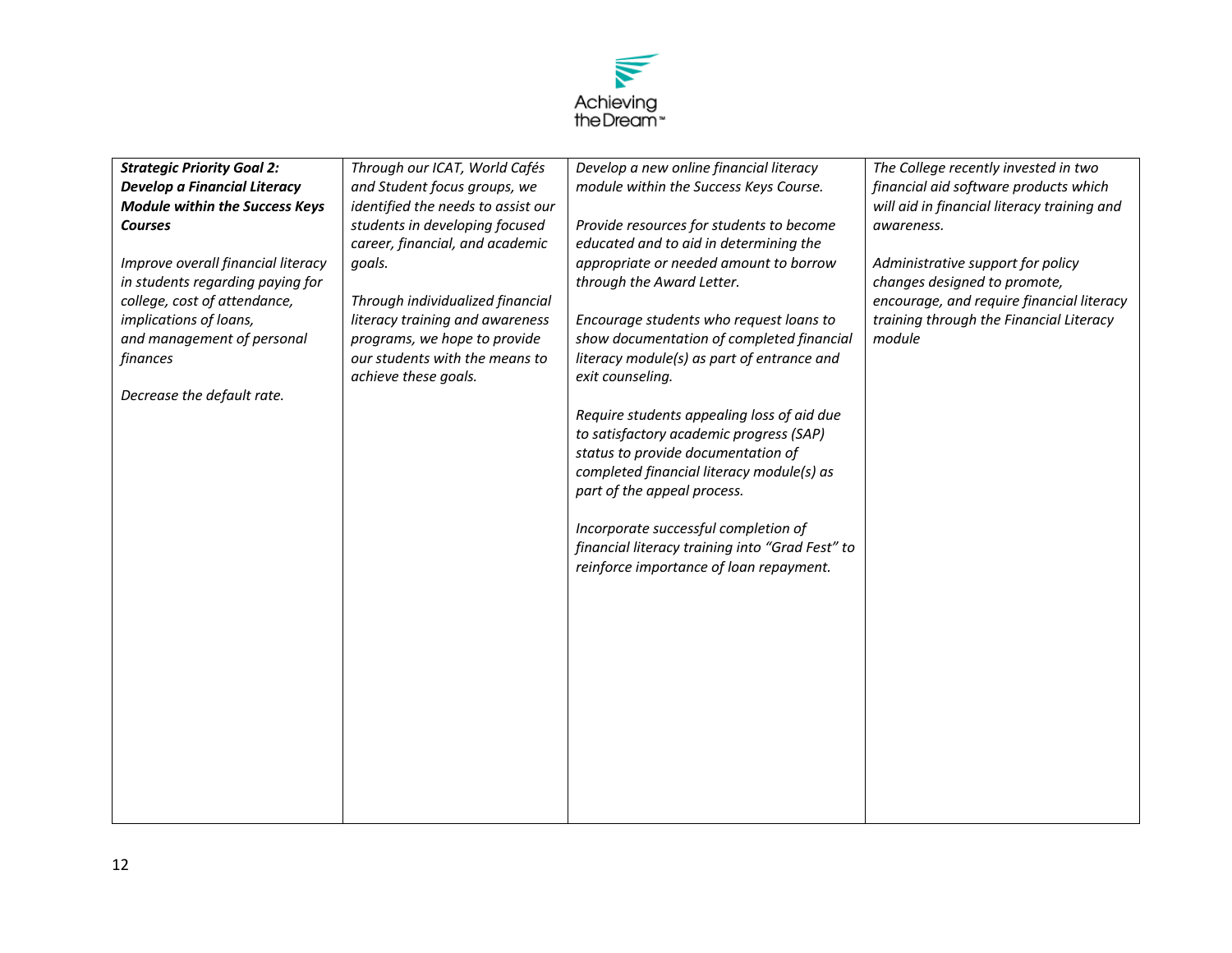

# **Section 6: Our Detailed Action Plan**

Please expand on each **Key Strategy, Intervention and Activity** outlined in Section 5 in the work plan template below.

### *Priority One: The Academic Advising Module*

| <b>Key Strategies,</b> | <b>Deliverables and</b> | Organizational          | Scaling the Work (if     | <b>Measurable</b>      | <b>Resources Needed</b>     | Challenges (policy,      |
|------------------------|-------------------------|-------------------------|--------------------------|------------------------|-----------------------------|--------------------------|
| Interventions and      | <b>Timing</b>           | unit(s) responsible     | not implementing at      | indicators of          | (policy or procedural       | logistics, staffing,     |
| <b>Activities</b>      |                         | for design,             | scale initially, what is | progress with          | changes, staffing,          | organizational, etc.) to |
|                        |                         | implementation          | the plan for scaling?)   | measurement dates      | technology,                 | implementation and       |
|                        |                         | and evaluation          |                          | (be specific)          | professional                | strategies to overcome   |
|                        |                         |                         |                          |                        | development)                | them                     |
| <b>Strategy 1</b>      | <b>Fall 2019</b>        | Each department         | Spring 2020              | Data will be collected | Employee                    | The foreseen challenges  |
|                        |                         | will be responsible     |                          | on Fall to Spring      | Development and             | to implement this        |
| Develop an             | Identify one            | for maintaining its     | Begin expanding and      | retention.             | Canvas Training for         | model will include, the  |
| <b>Advising Module</b> | department on           | advising                | developing               |                        | <b>Faculty Advisors and</b> | amount of time it takes  |
| and improve            | each campus to          | information, but        | additional modules       | Faculty advisors will  | <b>Student Services</b>     | initially to set up the  |
| student                | participate in the      | will work closely       | for inclusion in the     | keep data on the       | employees will be           | advising modules,        |
| advisement using       | pilot process.          | with IT and             | Success Keys courses     | number of advisees     | necessary.                  | training, and resistance |
| advising               |                         | <b>Elearning during</b> | (career assessment,      | seen/number of         |                             | to change.               |
| information built      | Develop an              | the design and          | big dawgs, etc.)         | meetings and           |                             |                          |
| into the Success       | advising module in      | implementation          |                          | successful completion  |                             |                          |
| Keys Course.           | the Success Keys        | process.                |                          | of courses             |                             |                          |
|                        | Course.                 |                         |                          |                        |                             |                          |
| The Advising           |                         | Advisors and            |                          | Student satisfaction   |                             |                          |
| module will be         | Begin enrolling         | Enrollment              |                          | surveys concerning     |                             |                          |
| used as a portal of    | students into the       | Specialists will be     |                          | advisement will be     |                             |                          |
| information and a      | pilot version of the    | responsible for         |                          | developed and          |                             |                          |
| tool for               | Course.                 | identifying             |                          | distributed to         |                             |                          |
| communication          |                         | information that        |                          | students at the        |                             |                          |
| between the            | Spring 2020             | they need to post       |                          | conclusion of the      |                             |                          |
| student and the        |                         | for students in the     |                          | Spring 2020 term.      |                             |                          |
| faculty advisor.       | Implement pilot         | Course, as well as      |                          |                        |                             |                          |
|                        | advising module.        | monitoring the          |                          | Feedback will be used  |                             |                          |
|                        |                         | discussion board        |                          | to improve the         |                             |                          |
|                        |                         | specific to their       |                          | existing Canvas        |                             |                          |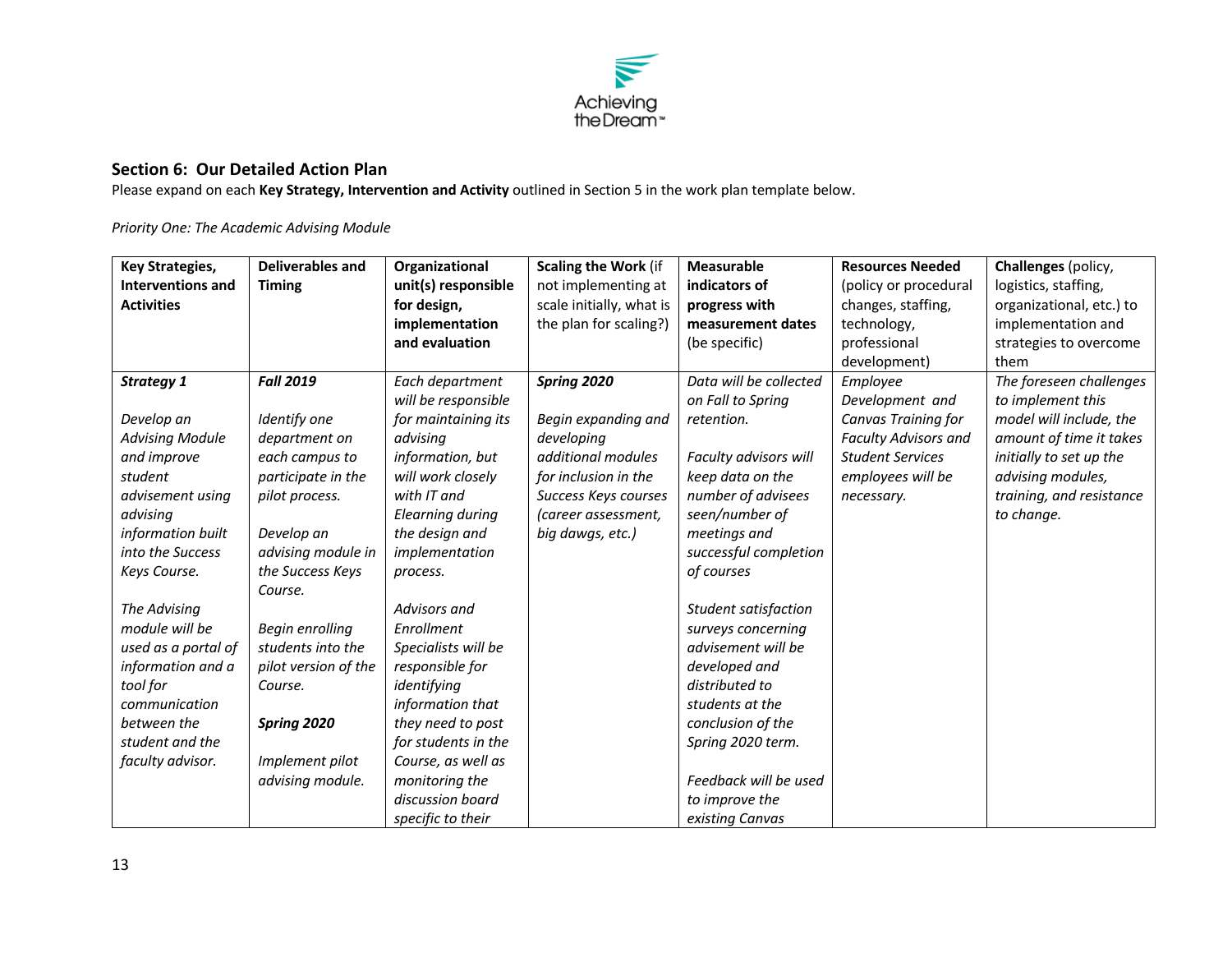

| Begin expanding    | area, as students   | advising courses and |  |
|--------------------|---------------------|----------------------|--|
| the program to all | post                | to help other        |  |
| eight Academic     | questions/concerns. | departments create   |  |
| Pathways           |                     | their shells as they |  |
|                    | Enrollment          | come aboard in Fall  |  |
| <b>Fall 2020</b>   | Specialists and     | 2020.                |  |
|                    | Advisors will be    |                      |  |
| Implement all      | responsible for     |                      |  |
| eight Success Keys | monitoring IRPs     |                      |  |
| Courses.           | and reaching out to |                      |  |
|                    | at-risk students.   |                      |  |
| Review data.       |                     |                      |  |
|                    |                     |                      |  |
|                    |                     |                      |  |

| Key Strategies,<br><b>Interventions and</b><br><b>Activities</b> | Deliverables and<br><b>Timing</b> | Organizational<br>unit(s) responsible<br>for design,<br>implementation<br>and evaluation | <b>Scaling the Work (if</b><br>not implementing at<br>scale initially, what<br>is the plan for<br>scaling?) | <b>Measurable</b><br>indicators of<br>progress with<br>measurement dates<br>(be specific) | <b>Resources Needed</b><br>(policy or procedural<br>changes, staffing,<br>technology,<br>professional<br>development) | Challenges (policy,<br>logistics, staffing,<br>organizational, etc.) to<br>implementation and<br>strategies to overcome<br>them |
|------------------------------------------------------------------|-----------------------------------|------------------------------------------------------------------------------------------|-------------------------------------------------------------------------------------------------------------|-------------------------------------------------------------------------------------------|-----------------------------------------------------------------------------------------------------------------------|---------------------------------------------------------------------------------------------------------------------------------|
| <b>Strategy 2</b>                                                | <b>Fall 2019</b>                  | IT will be                                                                               | Summer 2020                                                                                                 | Data will be kept by                                                                      | Procedural changes                                                                                                    | IT logistics to have                                                                                                            |
| Implement a                                                      | Begin assigning                   | responsible for<br>writing the script so                                                 | Expanding and                                                                                               | faculty advisors on<br>how many advisees                                                  | in the assignment of<br>advisees will have to                                                                         | students assigned to<br>advising courses                                                                                        |
| <b>Proactive Advising</b>                                        | continuing and/or                 | student can be                                                                           | advising modules                                                                                            | they meet with, and                                                                       | occur, as well as                                                                                                     |                                                                                                                                 |
| Plan within the                                                  | new students to                   | assigned to the                                                                          | for all academic                                                                                            | how many                                                                                  | employee                                                                                                              | Department chairs to                                                                                                            |
| advising module                                                  | pilot advising                    | advising class upon                                                                      | pathways on all                                                                                             | meetings/contacts                                                                         | development in some                                                                                                   | develop process to                                                                                                              |
|                                                                  | sections.                         | enrollment.                                                                              | campuses for full                                                                                           | they have.                                                                                | cases as faculty                                                                                                      | assign advisees to                                                                                                              |
| Assign students to                                               |                                   |                                                                                          | implementation by                                                                                           |                                                                                           | advisors become                                                                                                       | advisor sections.                                                                                                               |
| faculty advisor                                                  | Spring 2020                       | Department chairs                                                                        | Fall 2020.                                                                                                  | Data will be collected                                                                    | more aware of                                                                                                         |                                                                                                                                 |
| "sections" within                                                |                                   | will be responsible                                                                      |                                                                                                             | on how many                                                                               | degree plans and                                                                                                      |                                                                                                                                 |
| the advising                                                     | The faculty advisor               | for assigning                                                                            |                                                                                                             | students are                                                                              | programs that they                                                                                                    |                                                                                                                                 |
| module.                                                          | will make contact                 | students to faculty                                                                      |                                                                                                             | successfully                                                                              | are advising for.                                                                                                     |                                                                                                                                 |
|                                                                  | with the students                 | advisors section.                                                                        |                                                                                                             | completing the pre-                                                                       |                                                                                                                       |                                                                                                                                 |
|                                                                  | within the first 3                |                                                                                          |                                                                                                             | requisite courses they                                                                    |                                                                                                                       |                                                                                                                                 |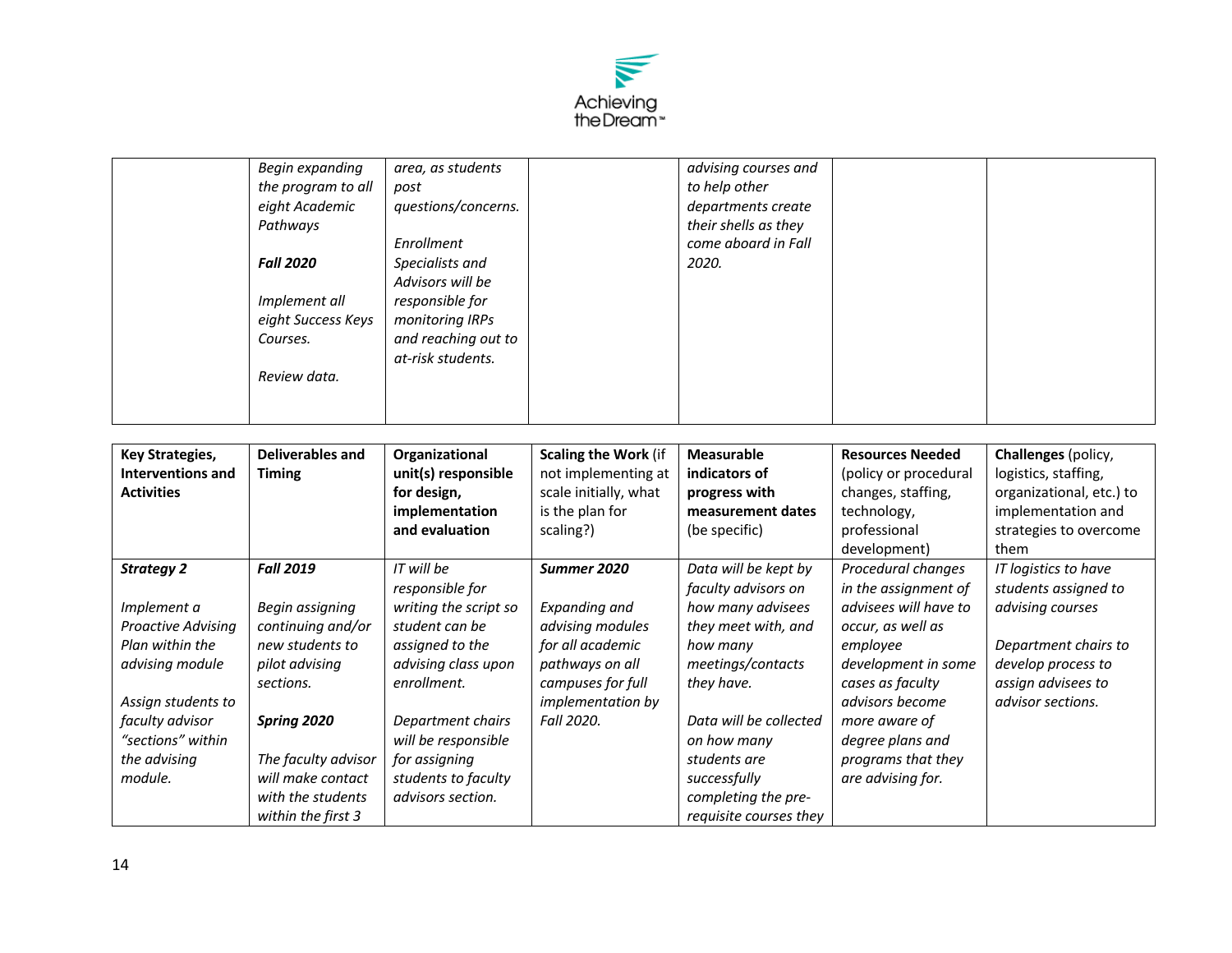

| Faculty advisors   | weeks of classes   | Faculty advisors will        | need, and           |  |
|--------------------|--------------------|------------------------------|---------------------|--|
| will proactively   | beginning.         | be responsible for           | subsequently how    |  |
| reach out to and   |                    | maintaining records          | many students are   |  |
| communicate with   | Summer 2020        | of advisee                   | completing the      |  |
| students via       |                    | meetings/contact,            | degree program they |  |
| meetings and       | Begin expanding    | helping to identify          | are following.      |  |
| email early in the | the program to all | students needing             |                     |  |
| semester as well   | academic           | more inclusive               |                     |  |
| as near priority   | pathways.          | advisement, and              |                     |  |
| registration.      |                    | directing them to            |                     |  |
|                    | Review data.       | the correct resource,        |                     |  |
|                    |                    | <i>i.e.</i> the Learning Lab |                     |  |
|                    |                    | for intervention             |                     |  |
|                    |                    | when needed.                 |                     |  |
|                    |                    |                              |                     |  |

*Priority Two: The Financial Literacy Module*

| <b>Key Strategies,</b>   | Deliverables and   | Organizational               | <b>Scaling the Work (if</b> | <b>Measurable</b>      | <b>Resources Needed</b>  | Challenges (policy,       |
|--------------------------|--------------------|------------------------------|-----------------------------|------------------------|--------------------------|---------------------------|
| Interventions and        | <b>Timing</b>      | unit(s) responsible          | not implementing at         | indicators of          | (policy or procedural    | logistics, staffing,      |
| <b>Activities</b>        |                    | for design,                  | scale initially, what       | progress with          | changes, staffing,       | organizational, etc.) to  |
|                          |                    | implementation               | is the plan for             | measurement dates      | technology,              | implementation and        |
|                          |                    | and evaluation               | scaling?)                   | (be specific)          | professional             | strategies to overcome    |
|                          |                    |                              |                             |                        | development)             | them                      |
| <b>Strategy 3</b>        | <b>Fall 2019</b>   | Faculty                      | <b>Fall 2020</b>            | During Spring 2020     | <b>Executive Council</b> | Administrative support    |
|                          |                    |                              |                             | at least 30% of        | Approval                 | for policy changes        |
| <b>Build a financial</b> | Develop a          | <b>Financial Aid Offices</b> | Plan to implement           | students enrolled will |                          | designed to promote,      |
| literacy training        | financial literacy |                              | at full scale in Fall       | complete the           | <b>Employee</b>          | encourage, and require    |
| module into the          | module in the      | Dean of Students             | 2020                        | module.                | Development              | financial literacy        |
| Success Keys             | Success Keys       | Services Responsible         |                             |                        |                          | training through the      |
| Course.                  | Course.            | for Student Aid              |                             |                        | Technology               | <b>Financial Literacy</b> |
|                          |                    |                              |                             |                        |                          | module                    |
| Improve student          | Spring 2020        | VP of Student                |                             |                        |                          |                           |
| financial literacy       |                    | <b>Services</b>              |                             |                        |                          | Record Keeping            |
| using Whichway           |                    |                              |                             |                        |                          |                           |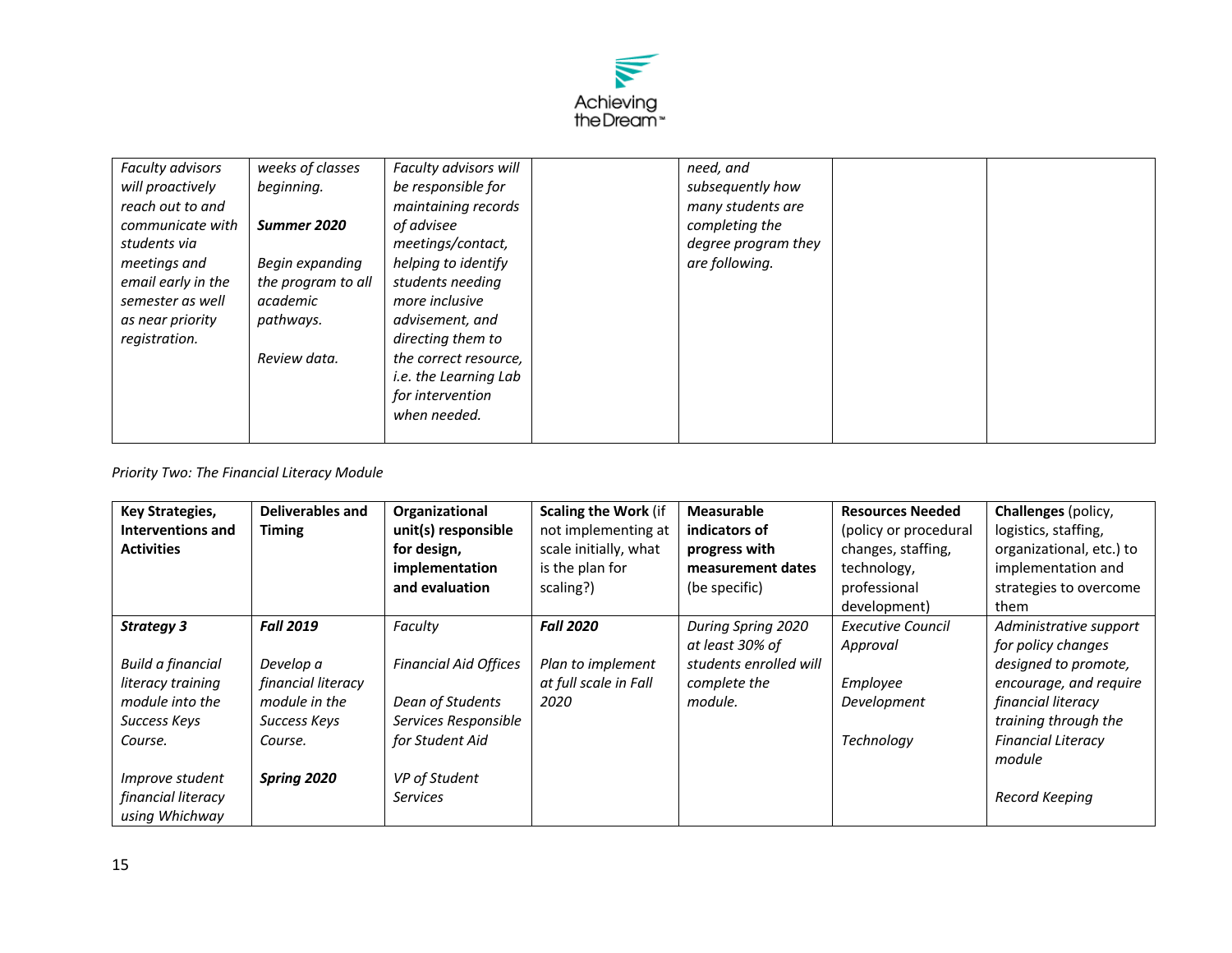

| software                 | Implement pilot    |  |  |  |
|--------------------------|--------------------|--|--|--|
| integrated in to the $ $ | financial literacy |  |  |  |
| Success Keys             | module.            |  |  |  |
| Course.                  |                    |  |  |  |
|                          | Begin expanding    |  |  |  |
|                          | the program to all |  |  |  |
|                          | eight Academic     |  |  |  |
|                          | Pathways           |  |  |  |
|                          |                    |  |  |  |
|                          | <b>Fall 2020</b>   |  |  |  |
|                          |                    |  |  |  |
|                          | Implement all      |  |  |  |
|                          | eight Success Keys |  |  |  |
|                          | Courses.           |  |  |  |
|                          |                    |  |  |  |
|                          | Review data.       |  |  |  |
|                          |                    |  |  |  |

| <b>Key Strategies,</b><br>Interventions and<br><b>Activities</b>                                                                                                                | Deliverables and<br><b>Timing</b>                                                                                                 | Organizational<br>unit(s) responsible<br>for design,<br>implementation<br>and evaluation    | <b>Scaling the Work (if</b><br>not implementing at<br>scale initially, what<br>is the plan for<br>scaling?) | <b>Measurable</b><br>indicators of<br>progress with<br>measurement dates<br>(be specific) | <b>Resources Needed</b><br>(policy or procedural<br>changes, staffing,<br>technology,<br>professional<br>development) | <b>Challenges</b> (policy,<br>logistics, staffing,<br>organizational, etc.) to<br>implementation and<br>strategies to overcome<br>them |
|---------------------------------------------------------------------------------------------------------------------------------------------------------------------------------|-----------------------------------------------------------------------------------------------------------------------------------|---------------------------------------------------------------------------------------------|-------------------------------------------------------------------------------------------------------------|-------------------------------------------------------------------------------------------|-----------------------------------------------------------------------------------------------------------------------|----------------------------------------------------------------------------------------------------------------------------------------|
| <b>Strategy 4</b><br>Provide resources<br>for students to<br>educate and aid in<br>determining the<br>appropriate or<br>needed amount to<br>borrow through the<br>Award Letter. | <b>Fall 2019</b><br>Benchmark loan<br>debt and number<br>of students<br>borrowing<br>Spring 2020<br>Roll out new<br>award letters | Dean of Students<br>Services Responsible<br>for Student Aid<br><b>Financial Aid Offices</b> | Plan to implement<br>at full scale in Spring<br>2020                                                        | Decrease in the<br>dollar amount of<br>loans accepted                                     | technology                                                                                                            | Educating students on<br>opening, reading and<br>understanding the new<br>award letter.                                                |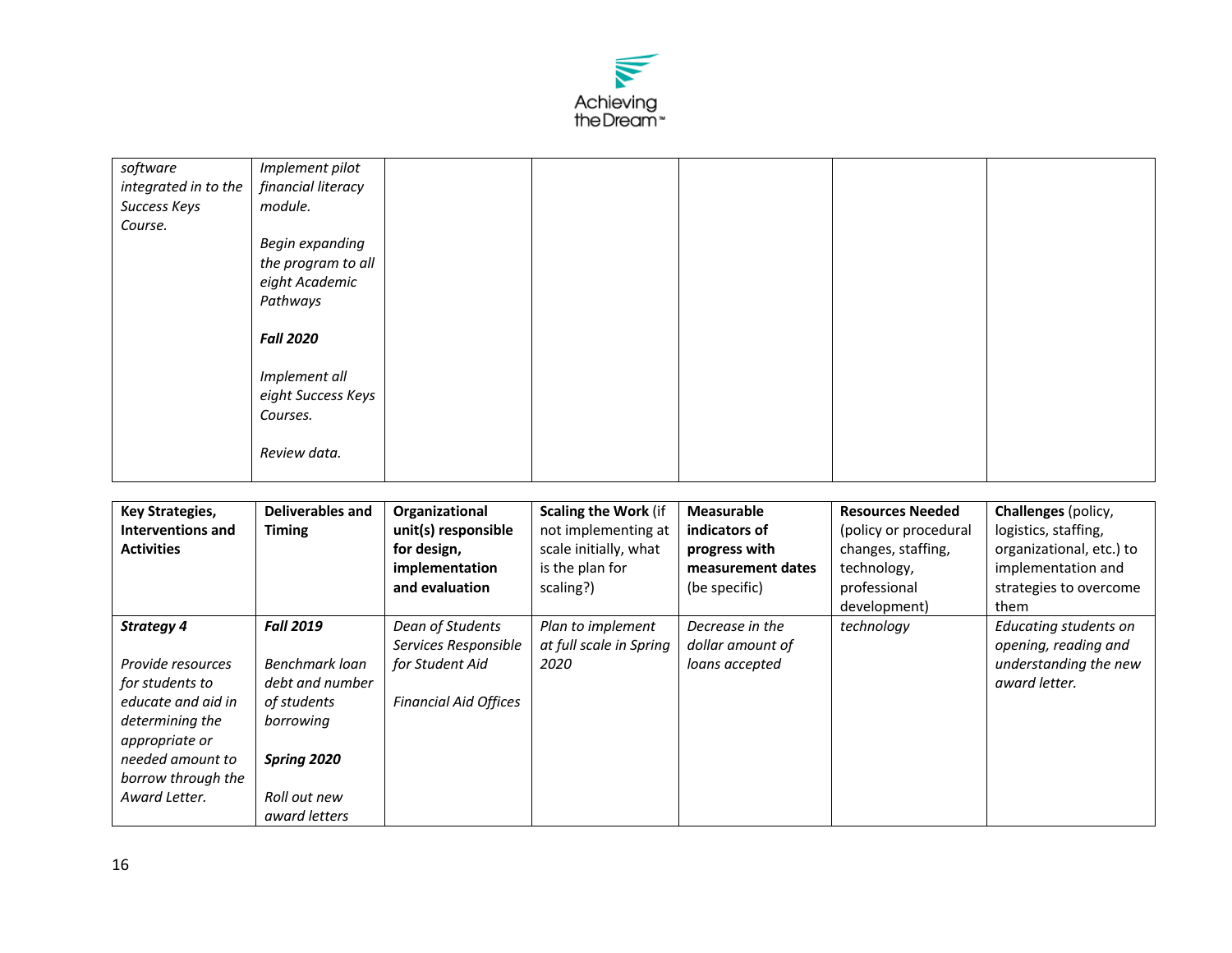

| <b>Key Strategies,</b><br>Interventions and<br><b>Activities</b>  | <b>Deliverables and</b><br><b>Timing</b>                      | Organizational<br>unit(s) responsible<br>for design,<br>implementation | Scaling the Work (if<br>not implementing at<br>scale initially, what<br>is the plan for | <b>Measurable</b><br>indicators of<br>progress with<br>measurement dates | <b>Resources Needed</b><br>(policy or procedural<br>changes, staffing,<br>technology, | Challenges (policy,<br>logistics, staffing,<br>organizational, etc.) to<br>implementation and |
|-------------------------------------------------------------------|---------------------------------------------------------------|------------------------------------------------------------------------|-----------------------------------------------------------------------------------------|--------------------------------------------------------------------------|---------------------------------------------------------------------------------------|-----------------------------------------------------------------------------------------------|
|                                                                   |                                                               | and evaluation                                                         | scaling?)                                                                               | (be specific)                                                            | professional<br>development)                                                          | strategies to overcome<br>them                                                                |
| <b>Strategy 5</b>                                                 | Spring 2020                                                   | <b>Financial Aid Offices</b>                                           | Plan to implement<br>at full scale in Fall                                              | During Fall 2020 at<br>least 50% of students                             | <b>Student Services</b><br>Council Approval                                           | Resistance from<br>students                                                                   |
| Encourage students<br>who request loans<br>to show                | <b>Pilot Success</b><br>Keys Course with<br><b>STEM class</b> | Dean of Students<br>Services Responsible<br>for Student Aid            | 2020                                                                                    | taking out loans will<br>complete the "paying<br>for college" chapter.   | <b>Executive Council</b><br>Approval                                                  | Record Keeping                                                                                |
| documentation of<br>completed financial                           | <b>Fall 2020</b>                                              | VP of Student                                                          |                                                                                         |                                                                          | Employee                                                                              | Technology                                                                                    |
| literacy module(s)<br>as part of entrance<br>and exit counseling. | Begin<br>encouraging all                                      | <b>Services</b>                                                        |                                                                                         |                                                                          | Development<br>Technology                                                             |                                                                                               |
|                                                                   | student who<br>request loans to                               |                                                                        |                                                                                         |                                                                          |                                                                                       |                                                                                               |
|                                                                   | complete the<br>"paying for                                   |                                                                        |                                                                                         |                                                                          |                                                                                       |                                                                                               |
|                                                                   | college" chapter<br>as part of<br>entrance and                |                                                                        |                                                                                         |                                                                          |                                                                                       |                                                                                               |
|                                                                   | exit counseling                                               |                                                                        |                                                                                         |                                                                          |                                                                                       |                                                                                               |

| <b>Key Strategies,</b> | Deliverables and | Organizational       | <b>Scaling the Work (if</b> | <b>Measurable</b> | <b>Resources Needed</b> | Challenges (policy,      |
|------------------------|------------------|----------------------|-----------------------------|-------------------|-------------------------|--------------------------|
| Interventions and      | <b>Timing</b>    | unit(s) responsible  | not implementing at         | indicators of     | (policy or procedural   | logistics, staffing,     |
| <b>Activities</b>      |                  | for design,          | scale initially, what       | progress with     | changes, staffing,      | organizational, etc.) to |
|                        |                  | implementation       | is the plan for             | measurement dates | technology,             | implementation and       |
|                        |                  | and evaluation       | scaling?)                   | (be specific)     | professional            | strategies to overcome   |
|                        |                  |                      |                             |                   | development)            | them                     |
| Strategy 6             | <b>Fall 2019</b> | <b>Financial Aid</b> | <b>Fall 2020</b>            | 100% of student   | <b>Student Services</b> | Resistance from          |
|                        |                  | <b>Offices</b>       |                             | appealing SAP     | Council Approval        | students                 |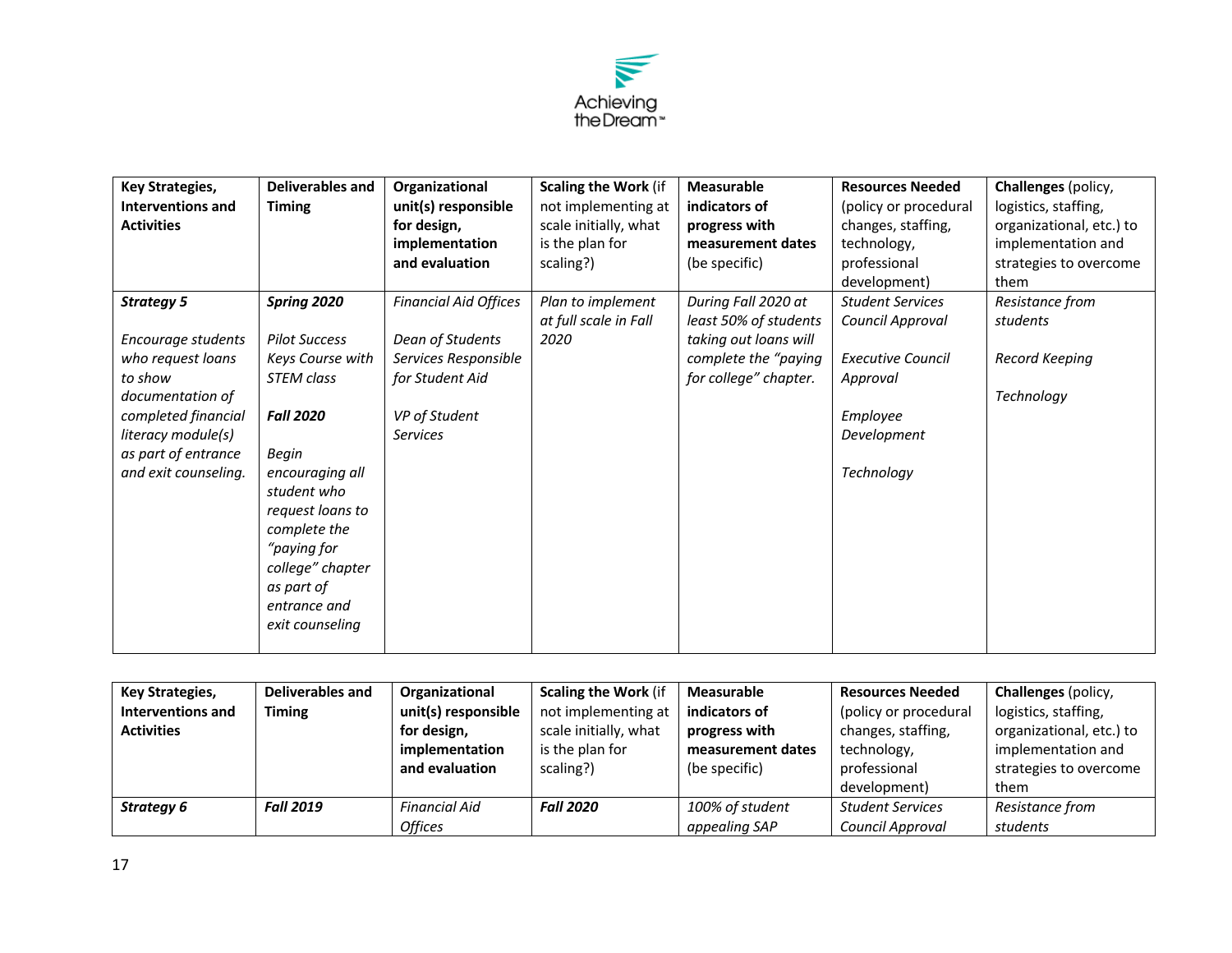

| Require students    | Revise SAP appeal |                  | Plan to implement     | suspension will have |                          |                |
|---------------------|-------------------|------------------|-----------------------|----------------------|--------------------------|----------------|
| appealing loss of   | policy to         | Dean of Students | at full scale in Fall | completed financial  | <b>Executive Council</b> | Record Keeping |
| aid due to          | incorporate       | <b>Services</b>  | 2020                  | appeals chapter      | Approval                 |                |
| satisfactory        | strateav          | Responsible for  |                       |                      |                          |                |
| academic progress   |                   | Student Aid      |                       |                      | Employee                 |                |
| (SAP) status to     | Obtain approval   |                  |                       |                      | Development              |                |
| provide             | from Student      | VP of Student    |                       |                      |                          |                |
| documentation of    | Services Council  | <b>Services</b>  |                       |                      |                          |                |
| completed financial |                   |                  |                       |                      |                          |                |
| literacy chapter(s) |                   |                  |                       |                      |                          |                |
| as part of the      |                   |                  |                       |                      |                          |                |
| appeal process      |                   |                  |                       |                      |                          |                |
|                     |                   |                  |                       |                      |                          |                |
|                     |                   |                  |                       |                      |                          |                |

| <b>Key Strategies,</b><br>Interventions and<br><b>Activities</b>                                                                                                             | Deliverables and<br><b>Timing</b>                                                                                                             | Organizational<br>unit(s) responsible<br>for design,<br>implementation<br>and evaluation                                          | <b>Scaling the Work</b><br>(if not<br>implementing at<br>scale initially, what<br>is the plan for<br>scaling?) | <b>Measurable</b><br>indicators of<br>progress with<br>measurement dates<br>(be specific)                                                                                                                    | <b>Resources Needed</b><br>(policy or procedural<br>changes, staffing,<br>technology,<br>professional<br>development) | Challenges (policy,<br>logistics, staffing,<br>organizational, etc.) to<br>implementation and<br>strategies to overcome<br>them |
|------------------------------------------------------------------------------------------------------------------------------------------------------------------------------|-----------------------------------------------------------------------------------------------------------------------------------------------|-----------------------------------------------------------------------------------------------------------------------------------|----------------------------------------------------------------------------------------------------------------|--------------------------------------------------------------------------------------------------------------------------------------------------------------------------------------------------------------|-----------------------------------------------------------------------------------------------------------------------|---------------------------------------------------------------------------------------------------------------------------------|
| <b>Strategy 7</b><br>Incorporate<br>successful<br>completion of<br>financial literacy<br>training into "Grad<br>Fest" to reinforce<br><i>importance of loan</i><br>repayment | <b>Fall 2019</b><br>Develop plans to<br>incorporate<br>financial literacy<br>training into Grad<br>Fest<br><b>Fall 2020</b><br>Implement plan | Deans of Student<br><b>Services</b><br><b>Enrollment Services</b><br><b>Directors</b><br><b>Financial Aid</b><br><b>Directors</b> | <b>Fall 2020</b><br>Plan to implement<br>at full scale in Fall<br>2020                                         | 19-20 30% of<br>students who apply<br>for graduation will<br>complete financial<br>literacy training<br>20-21 50% of<br>students who apply<br>for graduation will<br>complete financial<br>literacy training | Employee<br>Development<br>Technology                                                                                 | <b>Record Keeping</b><br>Technology                                                                                             |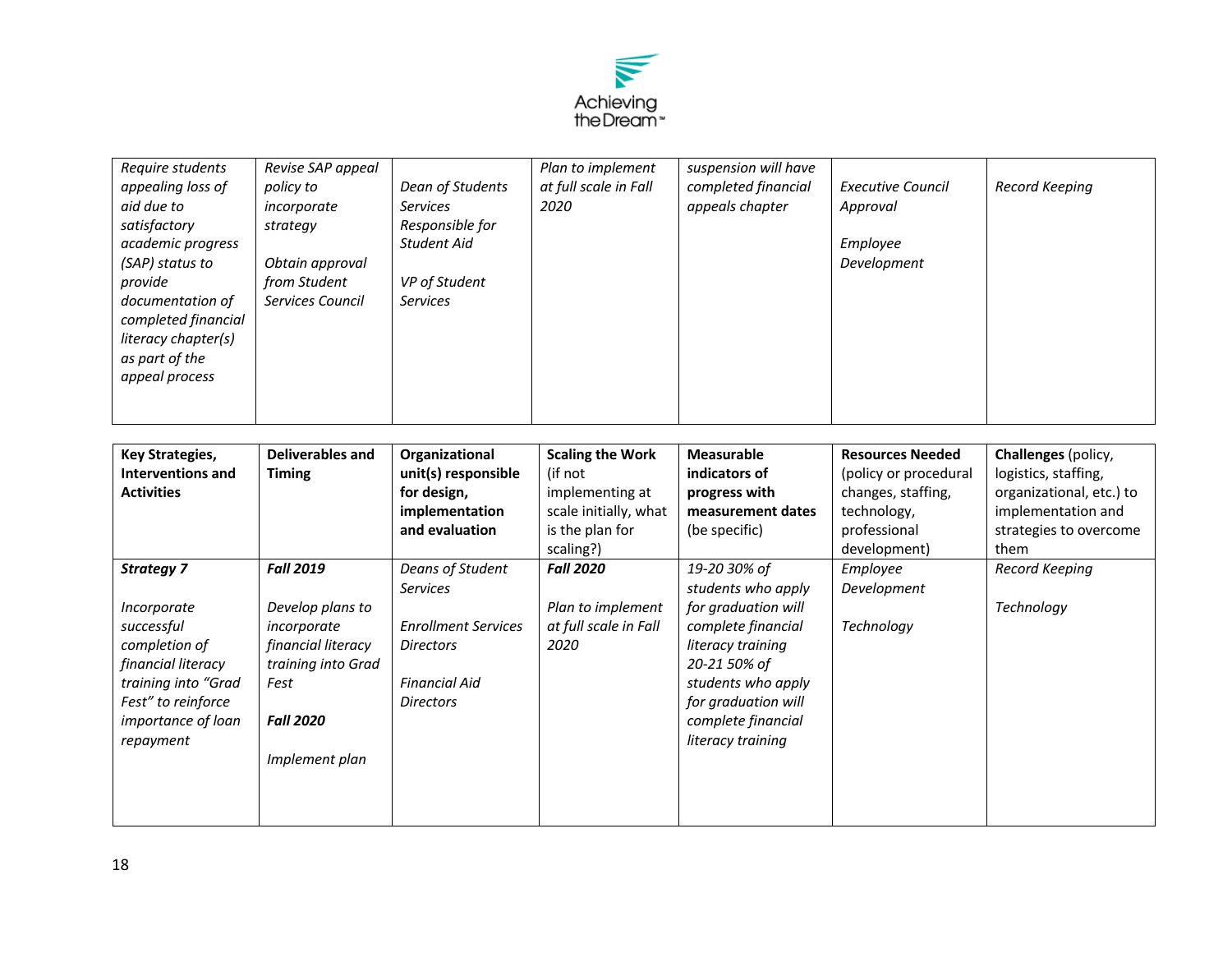

# **Section 7: Results Framework and Monitoring**

Please describe the progression from your current baseline performance to intermediate progression targets and the end-target for each of the **Key Strategies, Interventions, and Activities**.

o Please remember to tie the goals to outputs or outcomes that are measurable in a relevant time frame (e.g., implementing a new onboarding process will not drive increased graduation in the near term, but it may result in increased credits completed and/or completion of key math and English courses in the first year).

| <b>Key Strategy, Intervention</b><br>or Activity | <b>Measurable</b><br>Indicator of<br><b>Progress</b>                                                         | <b>Baseline Level</b><br>(specify year) | End of 2019-20 | End of 2020-21 | <b>End Target (may be further</b><br>out than 2020-21) |
|--------------------------------------------------|--------------------------------------------------------------------------------------------------------------|-----------------------------------------|----------------|----------------|--------------------------------------------------------|
| Proactive Advising Model                         | Percentage of<br>students earning 0<br>credit hours at the<br>end of the first<br>term - Caucasians          | 15%                                     |                |                |                                                        |
| Proactive Advising Model                         | Percentage of<br>students earning 0<br>credit hours at the<br>end of the first<br>term - African<br>American | 25%                                     |                |                |                                                        |
| Proactive Advising Model                         | Percentage of<br>course withdrawals<br>$-$ Caucasians                                                        | 9%                                      |                |                |                                                        |
| Proactive Advising Model                         | Percentage of<br>course withdrawals<br>- African American                                                    | 15%                                     |                |                |                                                        |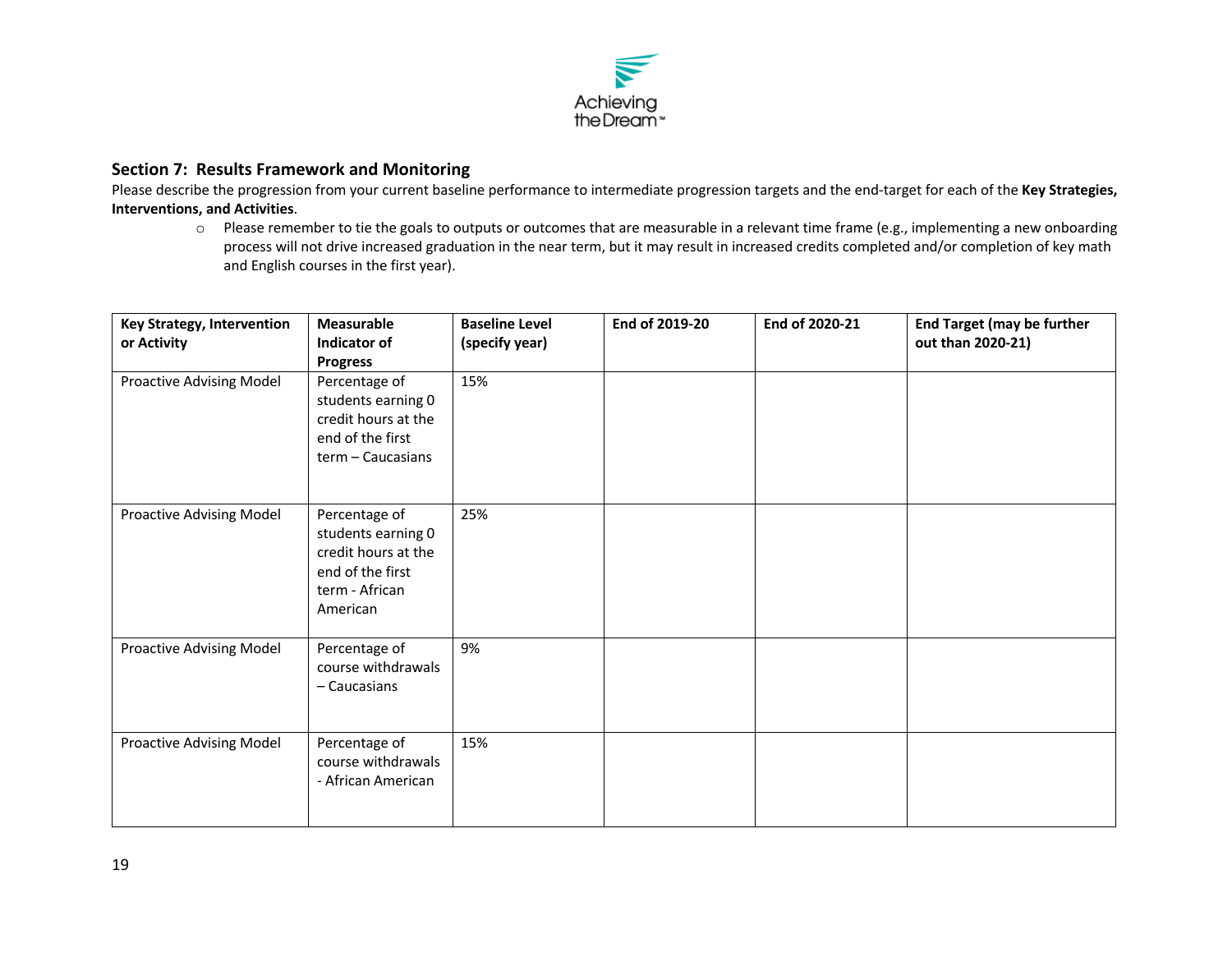

| Proactive Advising Model        | SENSE - Monitor<br>student<br>engagement levels<br>from baseline 1819 | 800 MGCCC students<br>completed the<br>SENSE during weeks<br>#4 and #5 of the Fall |  |  |
|---------------------------------|-----------------------------------------------------------------------|------------------------------------------------------------------------------------|--|--|
|                                 | year                                                                  | 2018 term.                                                                         |  |  |
|                                 |                                                                       | SENSE 2018 - Clear<br>Academic Plan &<br>Pathway Results                           |  |  |
|                                 |                                                                       | -MGCCC: 50.3<br>- Cohort                                                           |  |  |
|                                 |                                                                       | <b>Standardized Mean:</b><br>50.0                                                  |  |  |
|                                 |                                                                       | * The SENSE is<br>administered once<br>every three years.                          |  |  |
| <b>Proactive Advising Model</b> | Comparison of                                                         | Fall 2018                                                                          |  |  |
|                                 | average credit                                                        | 111,877 total credit                                                               |  |  |
|                                 | hours from fall-to-                                                   | hours / 11.2 average                                                               |  |  |
|                                 | fall and spring-to-                                                   | credit hours per<br>student                                                        |  |  |
|                                 | spring                                                                |                                                                                    |  |  |
|                                 |                                                                       | Spring 2019                                                                        |  |  |
|                                 |                                                                       | 100,393 total credit                                                               |  |  |
|                                 |                                                                       | hours / 11.3 average                                                               |  |  |
|                                 |                                                                       | credit hours per                                                                   |  |  |
|                                 |                                                                       | student                                                                            |  |  |
| <b>Financial Literacy</b>       | Percentage of                                                         | Fall 2018 - 2,368 of                                                               |  |  |
|                                 | student body taking<br>out a loan                                     | 9,049 students took<br>out a loan (26%)                                            |  |  |
|                                 |                                                                       |                                                                                    |  |  |
|                                 |                                                                       |                                                                                    |  |  |
|                                 |                                                                       |                                                                                    |  |  |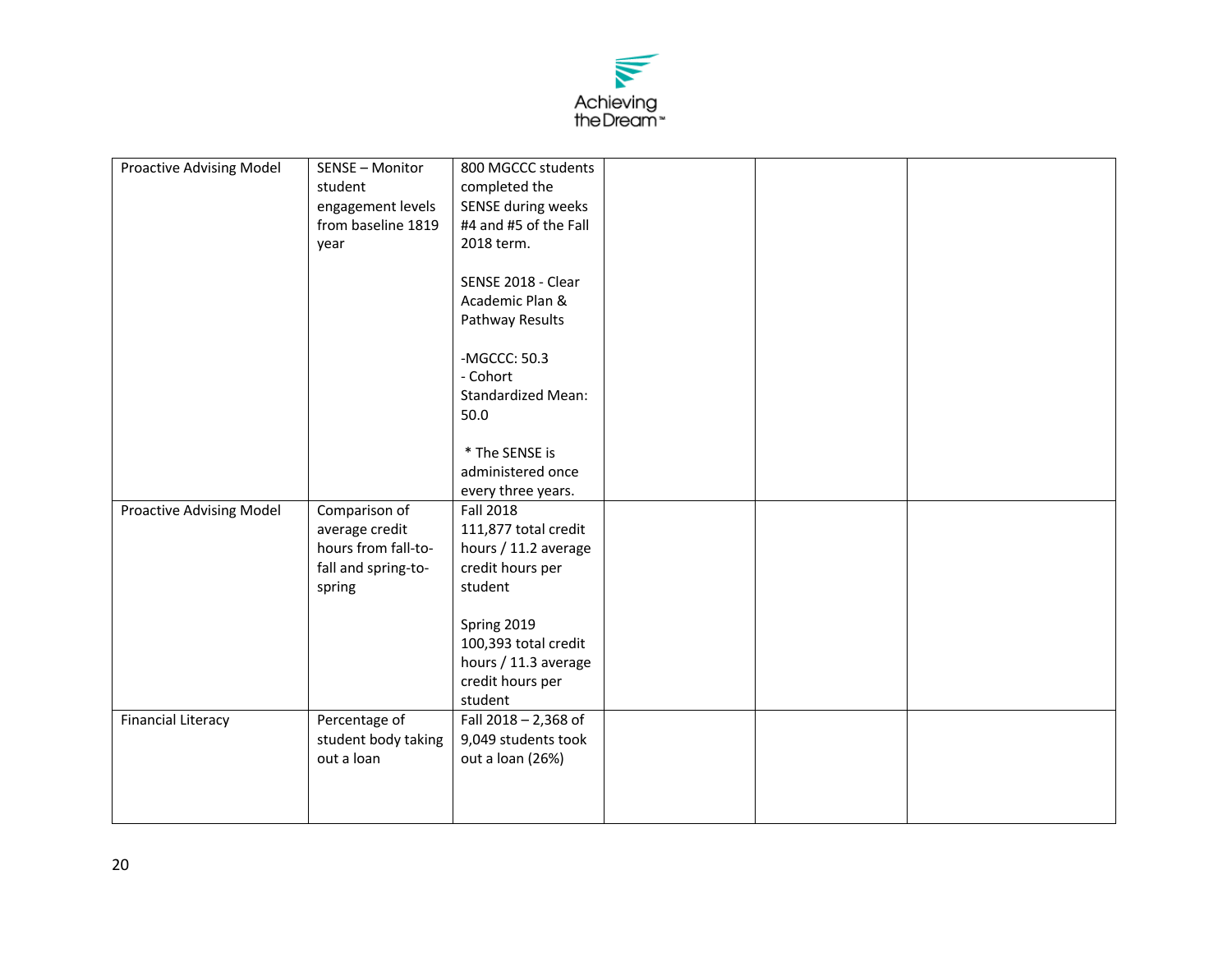

| <b>Financial Literacy</b> | Monitor<br>percentage of<br>students who<br>complete a FAFSA                                                               | Fall 2018 - 6,131 of<br>9,049 enrolled<br>students completed<br>the FAFSA (67.75%)                                                           |  |  |
|---------------------------|----------------------------------------------------------------------------------------------------------------------------|----------------------------------------------------------------------------------------------------------------------------------------------|--|--|
| <b>Financial Literacy</b> | Average loan<br>amounts for<br>students who<br>received Pell                                                               | FY1718 \$5,323<br>46% of students who<br>received pell took<br>out a loan                                                                    |  |  |
| <b>Financial Literacy</b> | Average loan<br>amounts for<br>students who did<br>not receive Pell                                                        | FY1718 \$5,450<br>3,913 students<br>received student aid<br>in 1718 but not pell.<br>21% of students in<br>this subgroup took<br>out a loan. |  |  |
| <b>Financial Literacy</b> | Average loan<br>amounts for<br>students who<br>received any type<br>of aid (federal,<br>state, institutional,<br>external) | FY1718 \$5,296<br>31% of students who<br>received any type of<br>aid, also took out a<br>loan. The average<br>loan amount was<br>\$5,296     |  |  |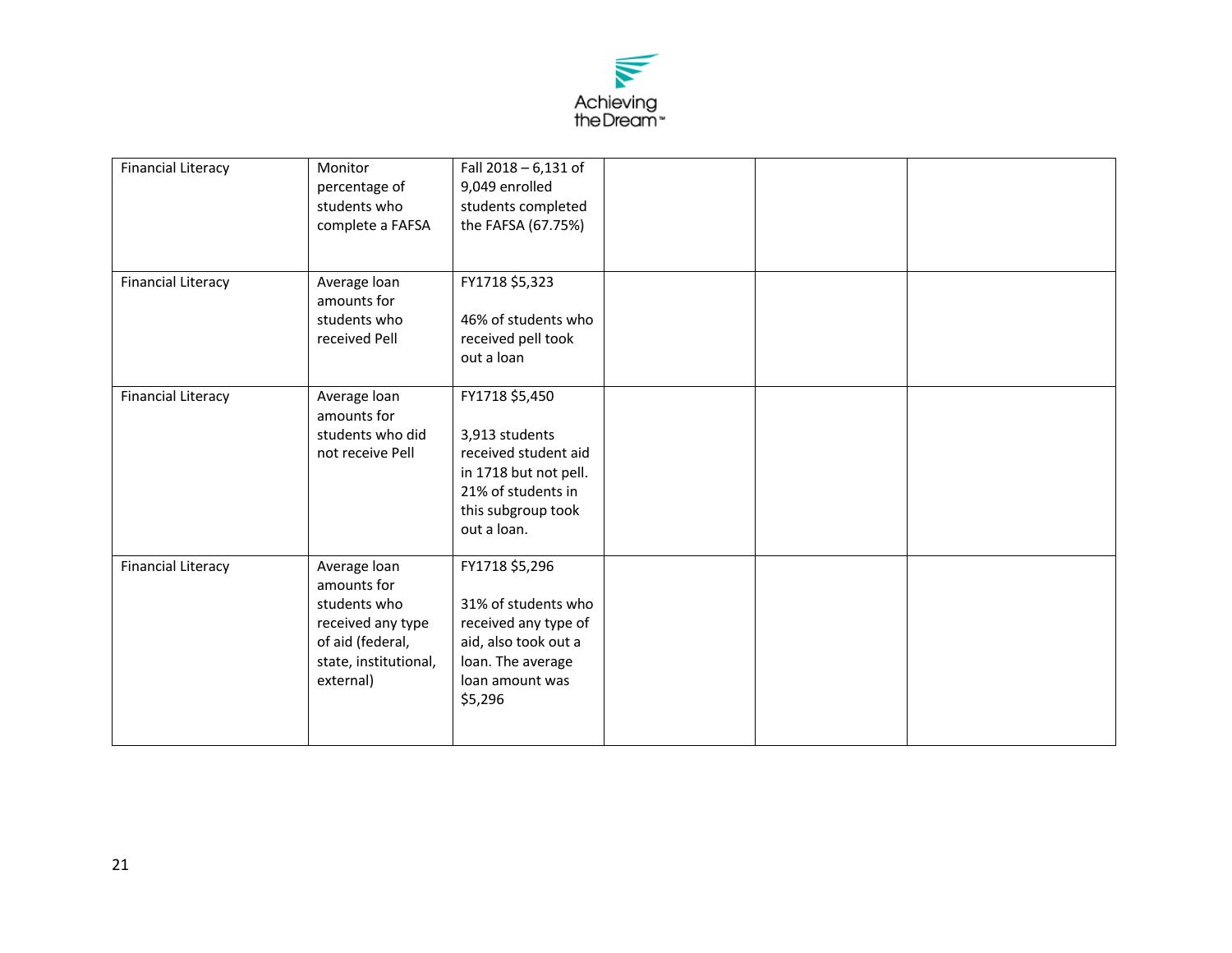

| <b>Financial Literacy</b> | Average loan<br>amount for<br>students who did<br>not receive any aid<br>(federal, state,<br>institutional,<br>external) | FY1718 \$5,662<br>522 students<br>received \$0 in<br>student aid but took<br>out a loan. The<br>average loan amount<br>for this subgroup<br>was \$5,662 |  |  |  |
|---------------------------|--------------------------------------------------------------------------------------------------------------------------|---------------------------------------------------------------------------------------------------------------------------------------------------------|--|--|--|
|---------------------------|--------------------------------------------------------------------------------------------------------------------------|---------------------------------------------------------------------------------------------------------------------------------------------------------|--|--|--|